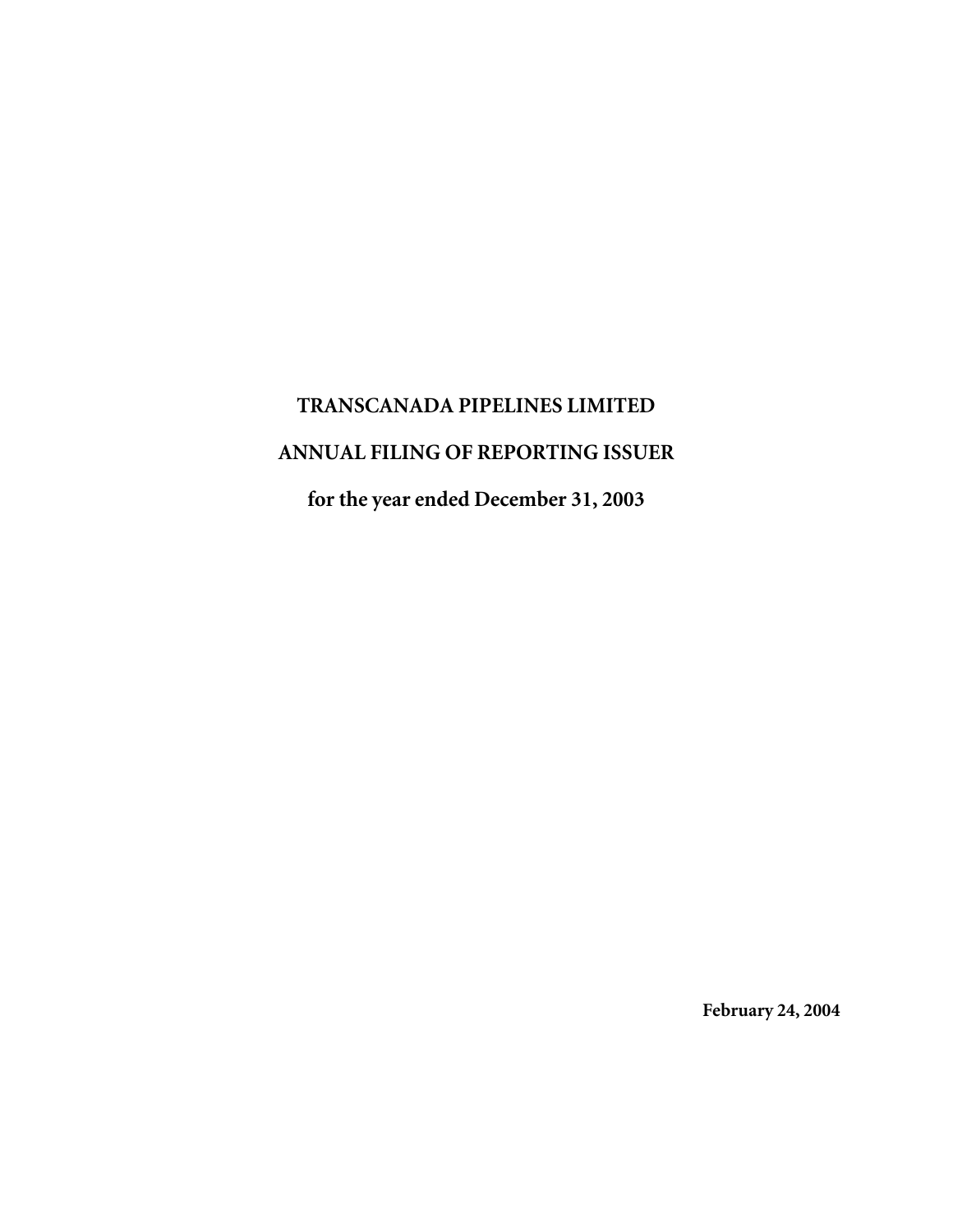# **TransCanada PipeLines Limited**

## **THE COMPANY**

TransCanada PipeLines Limited ("TCPL") is a major natural gas transmission and power company headquartered in Calgary, Alberta. TCPL owns and operates regulated pipeline businesses for the transportation of natural gas and power plants in Canada and the United States.

## **JURISDICTION OF INCORPORATION**

TransCanada PipeLines Limited is a Canadian public company which was incorporated on March 21, 1951 by Special Act of Parliament as Trans-Canada Pipe Lines Limited and in April 1972 continued under the *Canada Corporations Act* by Letter Patent and then continued under the *Canada Business Corporations Act* in June 1979. TransCanada Corporation ("TransCanada") was incorporated pursuant to the provisions of the *Canada Business Corporation Act* on February 25, 2003 in connection with a plan of arrangement designed to establish TransCanada as the parent company of TCPL. The arrangement was approved by TCPL common shareholders on April 25, 2003 and following court approval, Articles of Arrangement were filed making the arrangement effective May 15, 2003. The common shareholders of TCPL exchanged each of their TCPL common shares for one common share of TransCanada. The debt securities and preferred shares of TCPL remained obligations and securities of TCPL. TCPL continues to hold the assets it held prior to the arrangement and continues to carry on business as the principal operating subsidiary of the TransCanada group of entities. TransCanada does not hold any assets directly other than the common shares of TCPL. Herein the "Company" refers to both TCPL and TransCanada collectively.

#### **FINANCIAL YEAR END**

The financial year end of TCPL is December 31.

#### **VOTING SECURITIES AND PRINCIPAL HOLDERS OF VOTING SECURITIES**

As at February 24, 2004, TCPL had 483,330,775 common shares issued and outstanding, all of which are owned by TransCanada. Each common share entitles the holder to one vote.

#### **DIRECTORS**

Each director of TransCanada also serves as a director of TCPL. The following table and associated notes set forth, in alphabetical order, the names of each director of TCPL at February 24, 2004, their municipalities of residence, their respective principal occupations within the past five years and the number of each class of securities of TCPL or any of its subsidiaries owned by each of them or over which control or direction is exercised by each of them. Each director holds office until the next annual meeting or until his or her successor is earlier elected or appointed.

| Name                                                | <b>Principal Occupation During The Five Preceding Years</b>                                                                                                                                                                                                                                                                 | <b>Director Since</b> |
|-----------------------------------------------------|-----------------------------------------------------------------------------------------------------------------------------------------------------------------------------------------------------------------------------------------------------------------------------------------------------------------------------|-----------------------|
| Douglas D. Baldwin, P. Eng. (1)<br>Calgary, Alberta | Chairman, Talisman Energy Inc., (oil and gas), since May 2003.<br>President and Chief Executive Officer, TCPL, from August 1999<br>to April 2001. Director, Calgary Airport Authority, Citadel<br>Group of Funds, Resolute Energy Inc. and UTS Energy<br>Corporation. Member, Board of Governors, University of<br>Calgary. | 1999                  |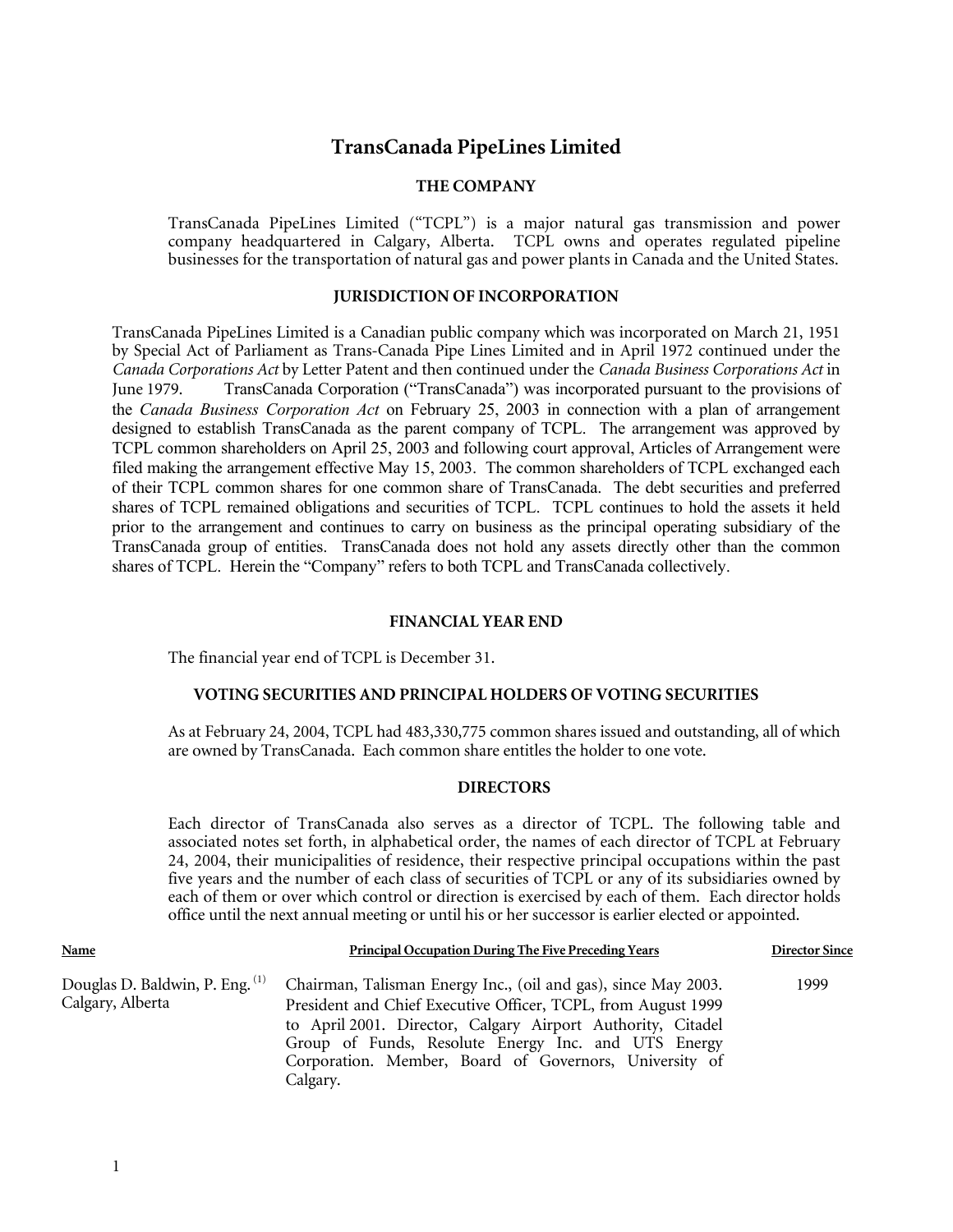| <b>Principal Occupation During The Five Preceding Years</b><br><b>Name</b> |                                                                                                                                                                                                                                                                                                                                                                                                                                                                                                                                                                                                                                                                               |                      |  |  |  |
|----------------------------------------------------------------------------|-------------------------------------------------------------------------------------------------------------------------------------------------------------------------------------------------------------------------------------------------------------------------------------------------------------------------------------------------------------------------------------------------------------------------------------------------------------------------------------------------------------------------------------------------------------------------------------------------------------------------------------------------------------------------------|----------------------|--|--|--|
| Wendy K. Dobson <sup>(2)</sup><br>Uxbridge, Ontario                        | Professor, Rotman School of Management and Director,<br>Institute for International Business, University of Toronto<br>(education). Director, MDS Inc., The Toronto-Dominion Bank<br>and Vice Chair, Canadian Public Accountability Board.                                                                                                                                                                                                                                                                                                                                                                                                                                    | 1992                 |  |  |  |
| The Hon. Paule Gauthier,<br>P.C., O.C., O.Q., Q.C.<br>Québec, Québec       | Senior Partner, Desjardins Ducharme Stein Monast (law firm).<br>Director, Royal Bank of Canada, The Royal Trust Corporation of<br>Canada, The Royal Trust Company, Rothmans Inc. and<br>Metro Inc. Chair, Security Intelligence Review Committee.<br>President, Fondation de la Maison Michel Sarrazin and<br>President, Institut Québecois des Hautes Études Internationales,<br>Laval University.                                                                                                                                                                                                                                                                           | 2002                 |  |  |  |
| Richard F. Haskayne,<br>O.C., F.C.A.<br>Calgary, Alberta                   | Chairman of the Board, TransCanada and TCPL. Prior to<br>Chairman,<br>Fording Inc.<br>February 19,<br>2003,<br>(coal)<br>and<br>wolastonite). Director, EnCana Corporation and Weyerhaeuser<br>Company.                                                                                                                                                                                                                                                                                                                                                                                                                                                                       | 1998<br>(NOVA, 1991) |  |  |  |
| Kerry L. Hawkins<br>Winnipeg, Manitoba                                     | President,<br>Cargill Limited (grain<br>handlers, merchants,<br>transporters, processors of agricultural products and gas<br>marketers). Director, NOVA Chemicals Corporation, Shell<br>Canada Limited and Hudson's Bay Company.                                                                                                                                                                                                                                                                                                                                                                                                                                              | 1996                 |  |  |  |
| S. Barry Jackson <sup>(3)</sup><br>Calgary, Alberta                        | Chairman, Resolute Energy Inc. (oil and gas) since 2002 and<br>Chairman, Deer Creek Energy Limited (oil and gas) since 2001.<br>President and Chief Executive Officer, Crestar Energy Inc. (oil<br>and gas), from 1993 to 2000. Director, Nexen Inc.                                                                                                                                                                                                                                                                                                                                                                                                                          | 2002                 |  |  |  |
| Harold N. Kvisle, P. Eng. (4)<br>Calgary, Alberta                          | President and Chief Executive Officer, TransCanada and TCPL<br>since May 2001. Executive Vice-President, Trading and Business<br>Development, TCPL, from June 2000 to April 2001. Senior Vice-<br>President, Trading and Business Development, TCPL, from<br>April 2000 to June 2000. Senior Vice-President and President,<br>Energy Operations, TCPL, from September 1999 to April 2000.<br>Prior to September 1999, President, Fletcher Challenge Energy<br>Canada Inc. (oil and gas). Director, Norske Skog Canada<br>Limited, PrimeWest Energy Inc., TransCanada Power, L.P.,<br>Chair, Interstate National Gas Association of America and Chair,<br>Mount Royal College. | 2001                 |  |  |  |
| David P. O'Brien<br>Calgary, Alberta                                       | Chairman, EnCana Corporation (oil and gas), since April 2002.<br>Chairman and Chief Executive Officer, PanCanadian Energy<br>Corporation (oil and gas), from October 2001 to April 2002.<br>Chairman, President and Chief Executive Officer, Canadian<br>Pacific Limited (transportation, energy and hotels), from<br>May 1996 to October 2001. Director, Royal Bank of Canada,<br>Fairmont Hotels & Resorts Inc., Inco Limited, Molson Inc.,<br>Profico Energy Management Ltd. and The E & P Limited<br>Partnership.                                                                                                                                                         | 2001                 |  |  |  |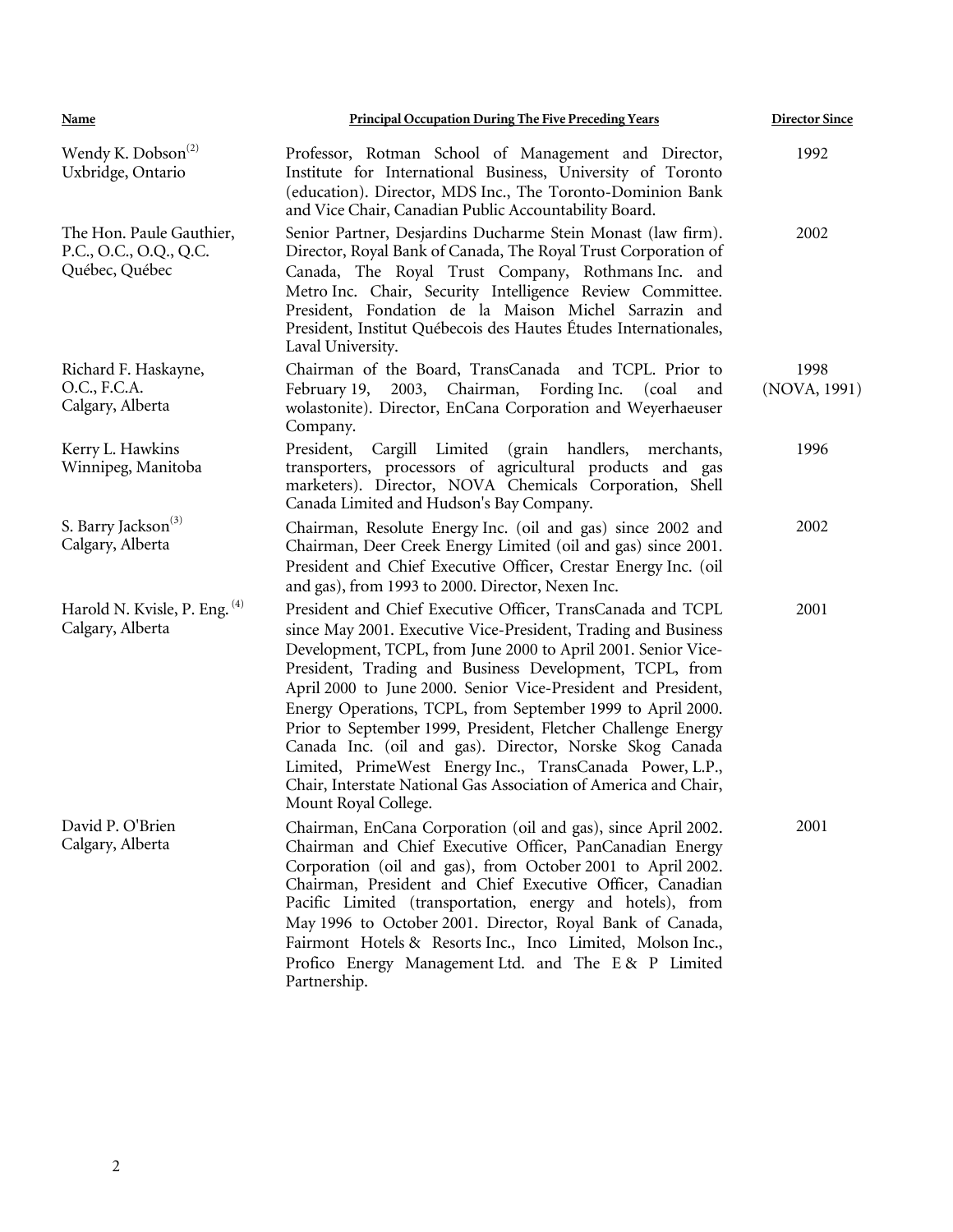| Name                                                      | <b>Principal Occupation During The Five Preceding Years</b>                                                                                                                                                                                                                                                                                                                                  | <b>Director Since</b> |  |
|-----------------------------------------------------------|----------------------------------------------------------------------------------------------------------------------------------------------------------------------------------------------------------------------------------------------------------------------------------------------------------------------------------------------------------------------------------------------|-----------------------|--|
| James R. Paul<br>Kingwood, Texas                          | Chairman, James and Associates (private investment firm).<br>Member of the Advisory Board, AMEC PLC.                                                                                                                                                                                                                                                                                         | 1996                  |  |
| Harry G. Schaefer, F.C.A.<br>Calgary, Alberta             | President, Schaefer & Associates (business advisory services).<br>Vice-Chairman of the Board, TransCanada and TCPL since<br>1998. Chairman, Crestar Energy Inc. (oil and gas), from<br>May 1996 to November 2000. Director, Agrium Inc. and Fording<br>Canadian Coal Trust. Chairman, Alberta Chapter, Institute of<br>Corporate Directors and Chair, The Mount Royal College<br>Foundation. | 1987                  |  |
| W. Thomas Stephens<br>Greenwood Village, Colorado         | Corporate Director. Chief Executive Officer, MacMillan Bloedel<br>Limited (forest products), from October 1997 to October 1999.<br>Director, Xcel Energy Inc., Norske Skog Canada Limited, Qwest<br>Communications International Inc. and The Putnam Funds.                                                                                                                                  | 1999                  |  |
| Joseph D. Thompson, $(5)$<br>P. Eng.<br>Edmonton, Alberta | Chairman, PCL Construction Group Inc. (general construction<br>contractors). Director, NOVA Chemicals Corporation.                                                                                                                                                                                                                                                                           | 1995                  |  |

*Notes* 

| (1) | Mr. Baldwin holds 100 Cumulative Redeemable First Preferred Shares Series U and 500 Cumulative Redeemable First Preferred |
|-----|---------------------------------------------------------------------------------------------------------------------------|
|     | Shares, Series Y, and 2,000 units of TransCanada Power, L.P.                                                              |

- *(2) Ms. Dobson holds 1,000 units of TransCanada Power, L.P.*
- *(3) Mr. Jackson holds 5,000 units of TransCanada Power, L.P.*
- *(4) Mr. Kvisle holds 1,000 units of TransCanada Power, L.P.*
- *(5) Mr. Thompson holds 10,200 units of TransCanada Power, L.P.*

# **COMMITTEES OF THE BOARD OF DIRECTORS**

TCPL is required to have an audit committee ("Audit Committee"). The directors who are members of this committee are H.G. Schaefer (Chair), the Hon. P. Gauthier, K.L. Hawkins, S.B. Jackson and J.R. Paul. The other committees of the Board are the Governance Committee, the Health, Safety and Environment Committee and the Human Resources Committee. The Board does not have an Executive Committee.

#### **COMPENSATION AND OTHER INFORMATION**

#### **Compensation of Directors**

 TCPL's directors also serve as directors of TransCanada. An aggregate fee is paid for serving on the board of TCPL and for serving on the board of TransCanada. Since TransCanada does not hold any assets directly other than the common shares of TCPL and does not raise public debt, all directors' costs are assumed by TCPL according to a management services agreement between the two companies.

#### *General*

 TCPL's directors' compensation practices are designed to reflect the size and complexity of TCPL and to reinforce the emphasis TCPL places on shareholder value by linking a portion of directors' compensation to the value of TransCanada common shares. TCPL requires each director to acquire and hold a minimum number of TransCanada common shares equal in value to five times the director's annual cash retainer fee. Directors have a maximum of five years to reach this level of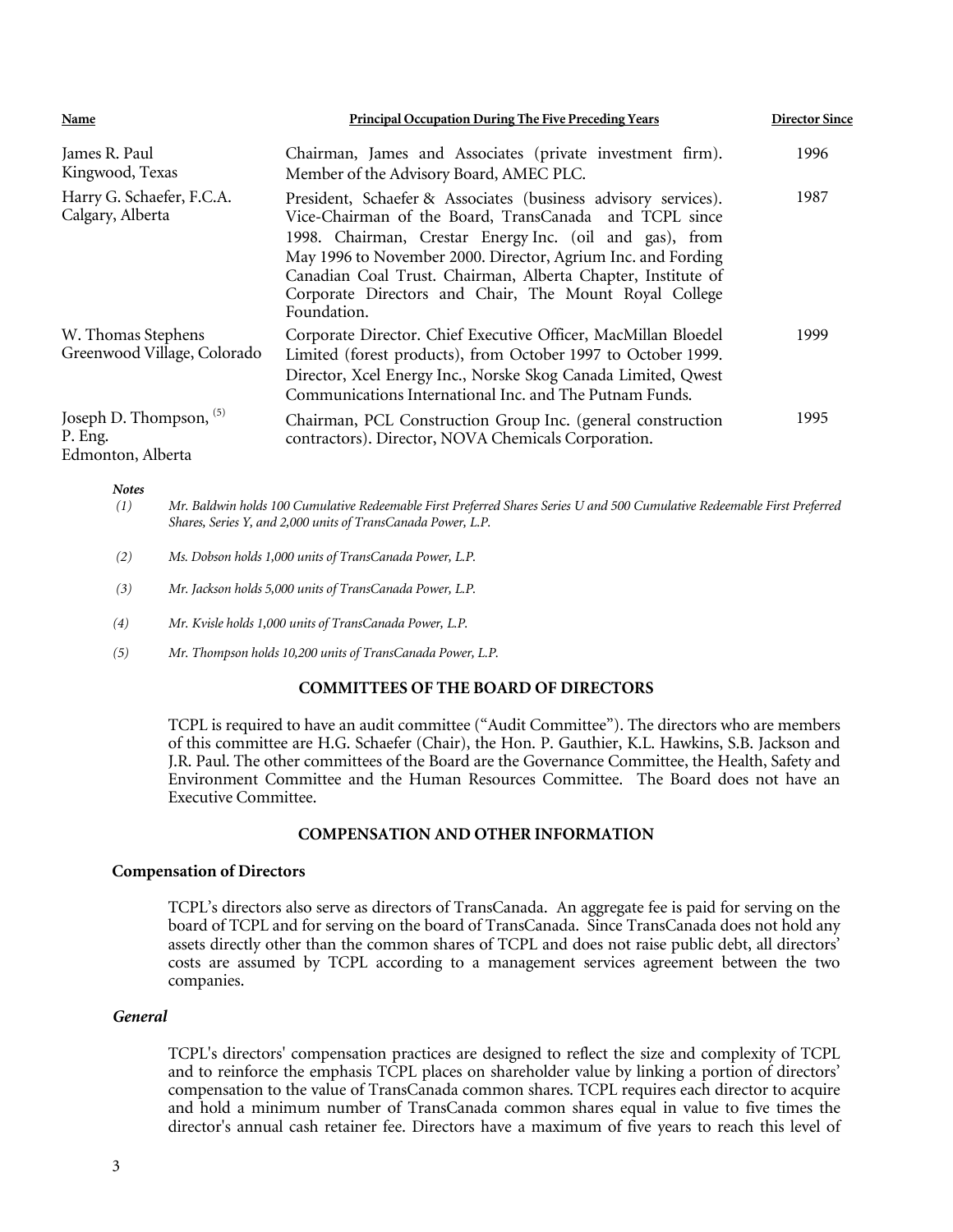share ownership. The level of ownership can be achieved by direct purchase of TransCanada common shares, by participation in the TransCanada Dividend Reinvestment Plan or by means of directing cash retainer fees into, or otherwise acquiring units under, the TCPL Share Unit Plan for Non-Employee Directors (1998) (the "DSU Plan"), described elsewhere in this Annual Filing of Reporting Issuer. All directors hold the minimum number of TransCanada common shares.

#### *Board and Committee Remuneration*

 For the financial year ended December 31, 2003, each director who was not an employee of TCPL, other than the Chair, was paid in quarterly installments in arrears as follows:

 The Chair, who was paid none of the directors' fees outlined above, was paid a retainer fee of \$300,000 per annum in respect of his duties as Chair, \$3,000 per chaired board meeting, and was reimbursed for certain office and other expenses. The Vice-Chair was paid a retainer fee of \$12,000 per annum in respect of his duties as Vice-Chair, in addition to his other director's fees as outlined above. Additionally, directors other than the Chair and any director who is an employee of TCPL, receive in respect of their service as directors, an annual grant of units under the DSU Plan. See "Deferred Share Unit Plan for Directors". Fees are paid quarterly and are pro-rated from the date of the director's appointment to the Board and the relevant committees.

 TCPL pays a travel fee of \$1,500 per meeting for which round trip travel time exceeds three hours, and reimburses the directors for out-of-pocket expenses incurred in attending such meetings. Directors who are U.S. residents are paid the same amounts as outlined above in U.S. dollars.

| Name                                      | Retainer<br>Fee | Committee<br>Retainer<br>Fee | Committee<br><b>Chair Retainer</b><br>Fee | <b>Board</b><br>Attendance<br>Fee | Committee<br>Attendance<br>Fee | <b>Travel Fee</b> | <b>Total Fees</b><br>Paid |
|-------------------------------------------|-----------------|------------------------------|-------------------------------------------|-----------------------------------|--------------------------------|-------------------|---------------------------|
|                                           |                 |                              |                                           |                                   |                                |                   |                           |
| Douglas Baldwin <sup>(2)</sup>            | \$27,000        | \$6,000                      | \$4,000                                   | \$16,500                          | \$16,500                       | \$1,500           | \$71,500                  |
| Wendy $Dobson(2)$                         | 27,000          | 6,000                        | 4,000                                     | 16,500                            | 12,000                         | 9,000             | 74,500                    |
| Paule Gauthier                            | 27,000          | 6,000                        | N/A                                       | 18,000                            | 13,500                         | 10,500            | 75,000                    |
| Richard Haskayne <sup>(3)</sup>           | 339,000         | N/A                          | N/A                                       | N/A                               | N/A                            | 1,500             | 340,500                   |
| Kerry Hawkins <sup><math>(2)</math></sup> | 27,000          | 6,000                        | 4,000                                     | 18,000                            | 19,500                         | 12,000            | 86,500                    |
| Barry Jackson                             | 27,000          | 6,000                        | N/A                                       | 19,500                            | 13,500                         | 1,500             | 67,500                    |
| David O'Brien                             | 27,000          | 6,000                        | N/A                                       | 13,500                            | 4,500                          | 1,500             | 52,500                    |
|                                           | 27,000          | 6,000                        | N/A                                       | 19,500                            | 12,000                         | 10,500            | 75,000                    |
| Harry Schaefer <sup>(2)(5)</sup>          | 39,000          | 6,000                        | 25,547                                    | 19,500                            | 21,000                         | N/A               | 89,500                    |
| W. Thomas Stephens <sup>(4)</sup>         | 27,000          | 6,000                        | N/A                                       | 19,500                            | 9,000                          | 12,000            | 73,500                    |
| Joseph Thompson                           | 27,000          | 6,000                        | N/A                                       | 18,000                            | 10,500                         | 12,000            | 73,500                    |

# **Cash Fees Paid to Directors in 2003**(1)

 **Notes:** 

 *(1) Fees are aggregate amounts respecting duties performed on both TCPL and TransCanada boards.* 

 *(2) The Committee Chair Retainer Fee amount includes fees paid in addition to the Committee Retainer Fee in respect of duties performed and meetings held in preparation for committee meetings.* 

 *(3) The Retainer Fee amount includes the fee of \$3,000 in respect of each Board meeting chaired.* 

 *(4) U.S. directors are paid these dollar amounts in U.S. dollars.* 

 *(5) The Retainer Fee amount includes the fee of \$12,000 in respect of duties performed as Vice-Chair.*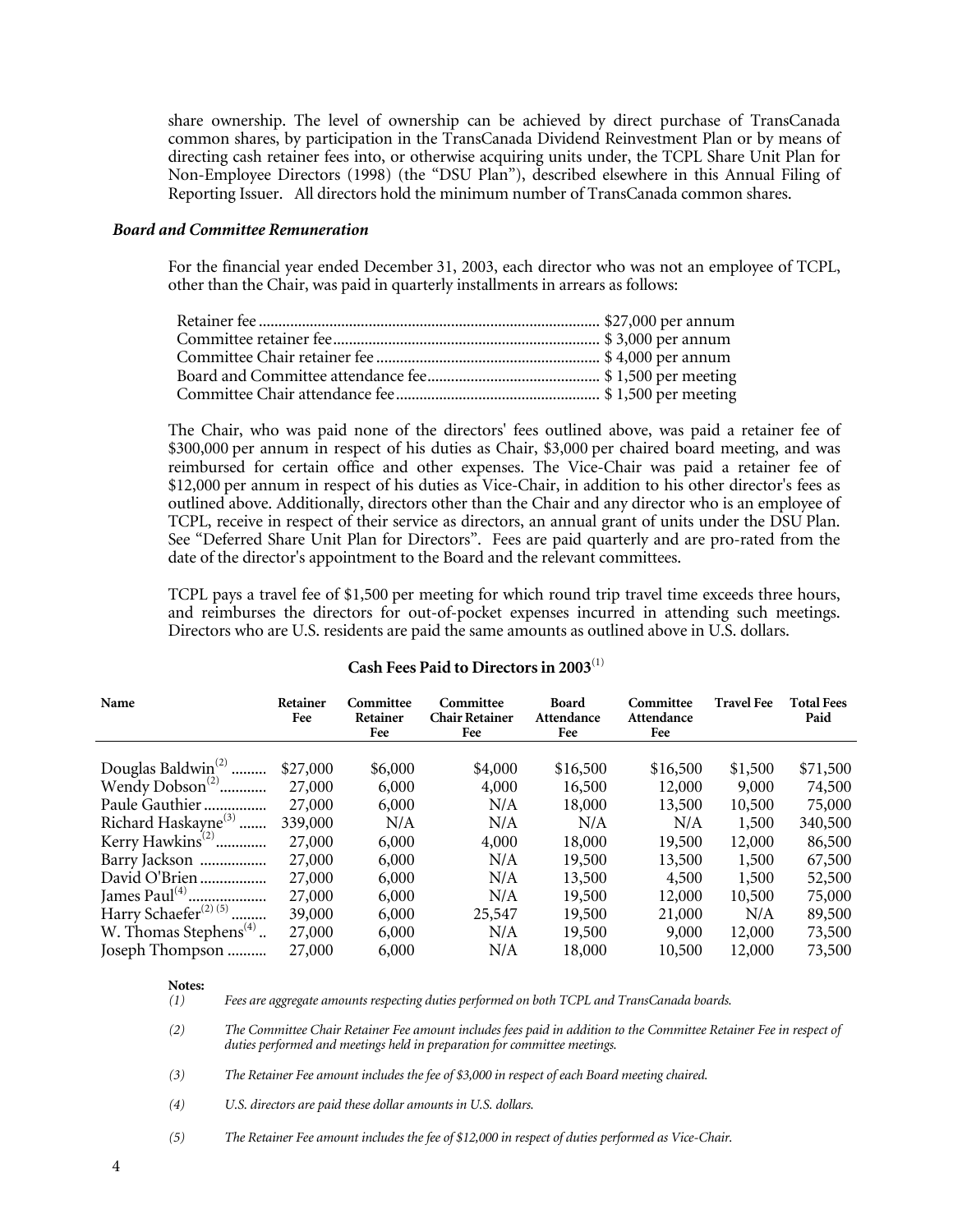#### *Deferred Share Unit Plan for Directors*

 The DSU Plan was established in 1998 and was amended and restated in October 2000 and further amended in 2003 to give effect to the plan of arrangement. The DSU Plan allows eligible Board members, on a quarterly basis, to direct their annual directors' retainer fee or, at the discretion of the Governance Committee, other board-related fees, to acquire units representing the right to acquire TransCanada common shares. The DSU Plan also allows for grants of units as additional directors' compensation; these grants are made annually to the directors other than the Chair and the President and Chief Executive Officer. In September 2003, a grant of 3,000 DSU units per eligible director was made.

Initially the value of a DSU unit is equal to the market value of a TransCanada common share at the time the directors are credited with the units. Thus the grant of 3,000 DSU units in September 2003 had an initial cash value of approximately \$75,390. The value of a DSU unit, when redeemed, is equivalent to the market value of a TransCanada common share at the time the redemption takes place. In addition, at the time dividends are declared on the common shares each DSU unit accrues an amount equal to such dividends, which amount is then reinvested at such time in additional DSU units at a price equal to the market value of a common share. DSU units do not vest until the director ceases to be a member of the Board.

#### **Compensation of Officers**

TCPL's officers also serve as officers of TransCanada. An aggregate remuneration is paid for serving as an officer of TCPL and for serving as an officer of TransCanada. Since TransCanada does not hold any assets directly other than the common shares of TCPL and does not raise public debt, all management costs are assumed by TCPL in accordance to a management services agreement between the two companies.

#### *Summary Compensation Table*

 The following table provides, as at December 31, a summary of the remuneration earned by the President and Chief Executive Officer and the four other most highly compensated policy-making executive officers who act in such capacities for both TransCanada and TCPL (collectively, the "Named Executive Officers"), for services rendered in all capacities during the financial years ended December 31, 2003, 2002 and 2001. The Human Resources Committees of the Boards of Directors of TransCanada and TCPL have been delegated joint responsible to make determinations with respect to executive compensation. Hereafter references to the Human Resources Committee means those committees collectively. The summary of the remuneration also includes stock options awarded under the TransCanada Stock Option Plan (the "Stock Option Plan") and units awarded under the TransCanada Executive Share Unit Plan (the "Executive Share Unit Plan") on February 23, 2004 which awards are attributable, in part, to 2003 performance. Specific aspects of this compensation are described in the following tables.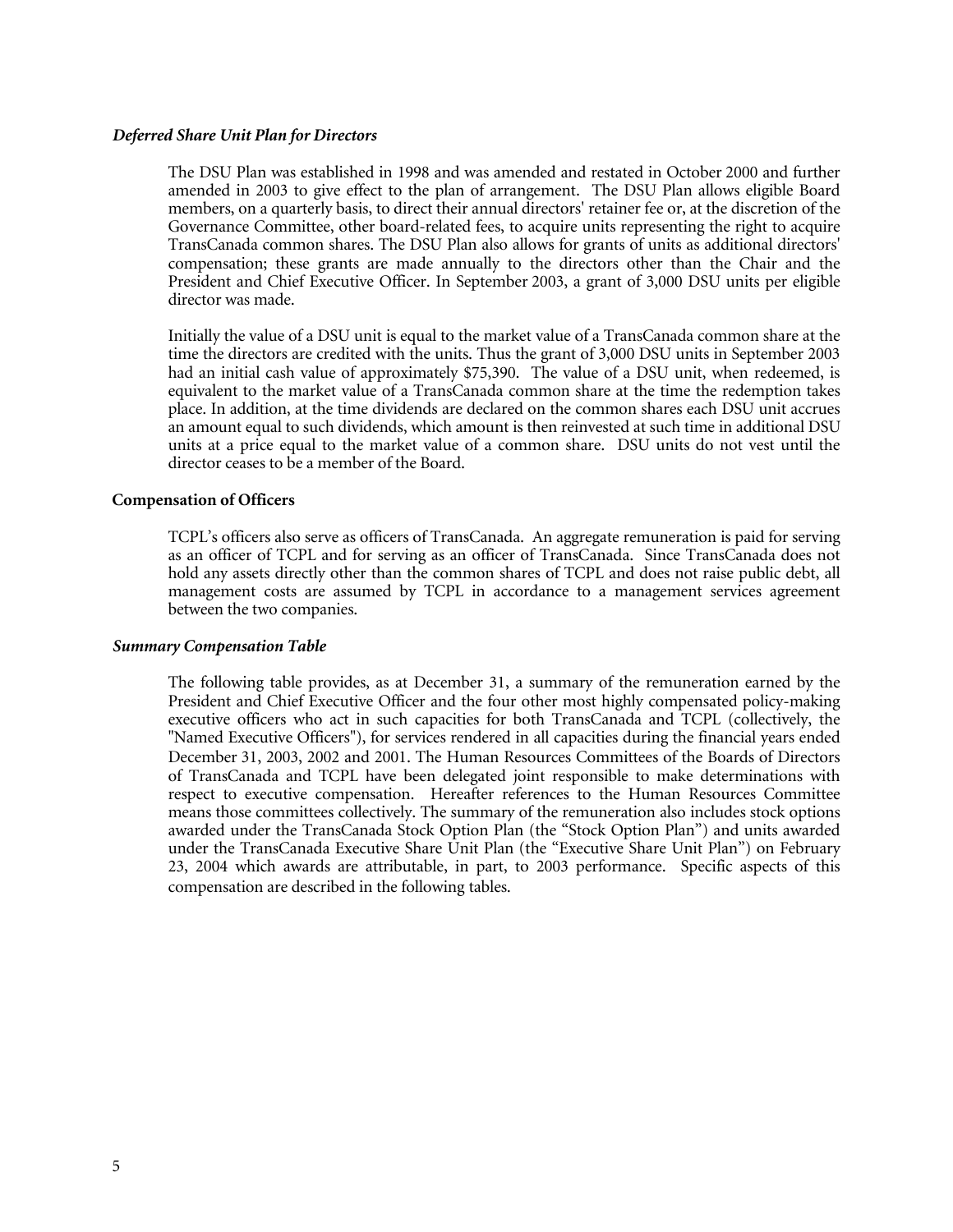|                                                                                          | <b>Annual Compensation</b> |                   |                                   | Long-Term<br>Compensation                                 |                                                                     |                                                      |                                                     |
|------------------------------------------------------------------------------------------|----------------------------|-------------------|-----------------------------------|-----------------------------------------------------------|---------------------------------------------------------------------|------------------------------------------------------|-----------------------------------------------------|
|                                                                                          |                            |                   |                                   |                                                           | Awards                                                              |                                                      |                                                     |
| <b>Name and Principal Position</b><br>the<br>Executive<br>Named<br>of<br><b>Officers</b> | Year                       | Salary<br>$($ \$) | $\mathbf{Bonus}^{(1)}$<br>$($ \$) | Other<br>Annual<br>Compensation <sup>(2)</sup><br>$($ \$) | <b>Securities</b><br>Under<br>Options<br>$G^{ranted^{(3)}}$<br>(# ) | Restricted<br><b>Share</b><br>Units $(4)$<br>$($ \$) | All Other<br>Compensation <sup>(5)</sup><br>$($ \$) |
| H.N. Kvisle                                                                              | 2003                       | 772,503           | 900,000                           | 69,108                                                    | 165,000                                                             | 1,961,538                                            | 53,915                                              |
| President and                                                                            | 2002                       | 726,252           | 1,000,000                         | 93,230                                                    | 200,000                                                             | 1,095,000                                            | $\Omega$                                            |
| <b>Chief Executive Officer</b>                                                           | 2001                       | 627,091           | 959,000                           | 32,999                                                    | $250,000^{(6)}$                                                     |                                                      | $\Omega$                                            |
| R.K. Girling                                                                             | 2003                       | 443,751           | 430,000                           | 39,611                                                    | 60,000                                                              | 784,570                                              | 21,566                                              |
| <b>Executive Vice-President,</b>                                                         | 2002                       | 420,003           | 480,000                           | 26,904                                                    | 80,000                                                              | 438,000                                              | 6,575                                               |
| Corporate Development<br>and Chief Financial<br>Officer                                  | 2001                       | 395,001           | 440,000                           | 26,812                                                    | 65,000                                                              |                                                      | 6,561                                               |
| A.J. Pourbaix                                                                            | 2003                       | 382,506           | 430,000                           | 51,638                                                    | 60,000                                                              | 700,552                                              | 21,566                                              |
| <b>Executive Vice-President,</b>                                                         | 2002                       | 322,500           | 480,000                           | 14,790                                                    | 80,000                                                              | 438,000                                              | 6,575                                               |
| Power                                                                                    | 2001                       | 290,001           | 440,000                           | 13,487                                                    | 65,000                                                              |                                                      | $\theta$                                            |
| R.J. Turner                                                                              | 2003                       | 447,501           | 300,000                           | 64,233                                                    | 40,000                                                              | 577,272                                              | 16,175                                              |
| <b>Executive Vice-President,</b>                                                         | 2002                       | 436,254           | 340,000                           | 41,420                                                    | 60,000                                                              | 328,500                                              | $\Omega$                                            |
| Gas Transmission                                                                         | 2001                       | 412,503           | 340,000                           | 45,453                                                    | 50,000                                                              | 0                                                    | $\Omega$                                            |
| D.J. McConaghy                                                                           | 2003                       | 337,506           | 400,000                           | 43,595                                                    | 60,000                                                              | 616,534                                              | 16,175                                              |
| <b>Executive Vice-President,</b>                                                         | 2002                       | 322,500           | 310,000                           | 56,043                                                    | 60,000                                                              | 328,500                                              | $\Omega$                                            |
| Gas Development                                                                          | 2001                       | 265,000           | 260,000                           | 34,970                                                    | 45,000                                                              |                                                      | $\Omega$                                            |

#### **Notes:**

- *(1) Amounts referred to in this table as "Bonus" are paid pursuant to the Company's Incentive Compensation Program. See "Report on Executive Compensation — Short-Term Incentive Compensation".*
- *(2) The amounts in this column include the value of salary paid in lieu of vacation and these Named Executives Officers received the following in 2003: Mr. Kvisle – \$28,270, Mr. Turner - \$42,308; and in 2002: Mr. Kvisle - \$53,848 and Mr. McConaghy – \$24,231. Also, this column includes amounts paid to the Named Executive Officers by way of flex*  benefit credits applied to the TransCanada Employee Stock Savings Plan ("Employee Stock Savings Plan"), *specifically, in 2003: Mr. Kvisle - \$31,772, Mr. Pourbaix - \$14,771 and Mr. Turner - \$17,388; and in 2002: Mr. Kvisle – \$32,135 and Mr. McConaghy – \$14,200. In addition, the amounts include payments made to the Named Executive Officers by subsidiaries and affiliates of TransCanada (including directors' fees paid by affiliates and amounts paid for serving on management committees of partnerships in which TransCanada holds an interest), specifically: Mr. Pourbaix - \$22,917 (directors' fees paid by an affiliate).*
- *(3) This column shows the number of stock options awarded under the Stock Option Plan to each of the Named Executive Officers for each of the financial years. A similar number of performance units were granted in 2002 and 2001 under the TransCanada Performance Unit Plan (the "Performance Unit Plan"). See "Report on Executive Compensation —Performance Unit Plan". For the most recent year, the stock option award was approved in February 2004 and is attributable to the Named Executive Officer's 2003 and expected future contributions; no corresponding performance units were granted. Options awarded for the 2002 and 2001 calendar years are described in the Management Proxy Circular dated February 25, 2003 and February 26, 2002, respectively. The Stock Option Plan is described under "Report on Executive Compensation —Stock Option Plan".*
- *(4) The amounts in this column were reported in the column "All Other Compensation" in previous years and reflect the dollar value of units awarded under the Executive Share Unit Plan to each of the Named Executive Officers for*  each of the financial years. The dollar value is determined by multiplying the number of units awarded by the closing *market price of the common shares on the date of the award. In addition, at the time dividends are declared on the common shares each unit accrues an amount equal to such dividends, which amount is then reinvested at such time in additional units at a price equal to the market value of a common share. For the most recent year, the award of units*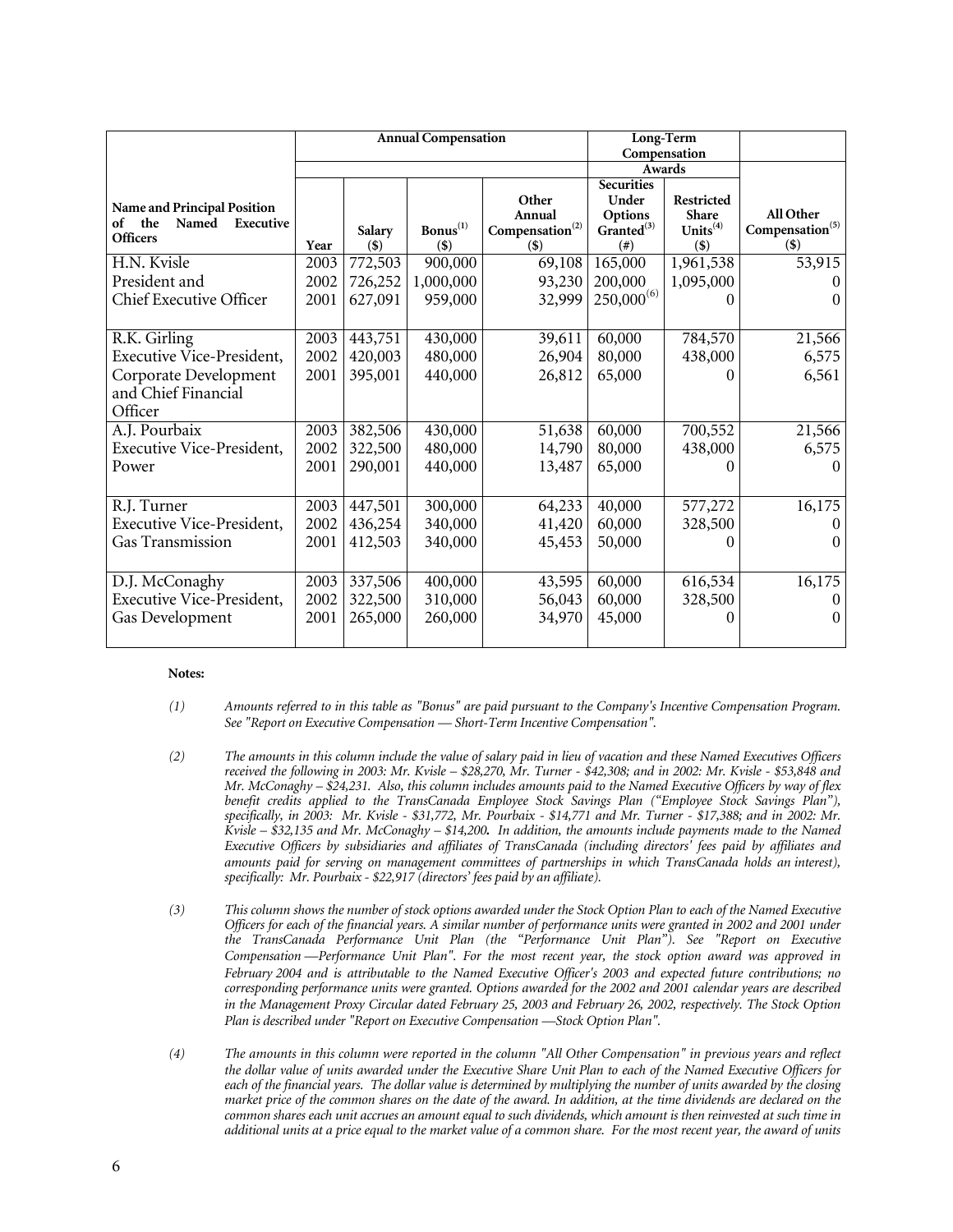*was approved in February 2004 at an award price of \$26.80. The initial award of units under the Executive Share Unit Plan approved in February 2003 is described in TCPL's Management Proxy Circular dated February 25, 2003. Vesting of any or all of these units is performance based, and as such a discount factor was applied when determining the number of units awarded for each of the financial years. See "Report on Executive Compensation — Executive Share Unit Plan". The aggregate number of units at December 31, 2003 and their values at their respective award dates are as follows:* 

|                | <b>Restricted Share Units Held</b><br>at December 31, 2003 | <b>Value at</b><br><b>Award Date</b> |
|----------------|------------------------------------------------------------|--------------------------------------|
| H.N. Kvisle    | 52,210                                                     | \$1,148,915                          |
| R.K. Girling   | 20,884                                                     | 459,566                              |
| A.J. Pourbaix  | 20,884                                                     | 459,566                              |
| R.J. Turner    | 15,663                                                     | 344,675                              |
| D.J. McConaghy | 15,663                                                     | 344,675                              |

- *(5) The amounts in the column "Restricted Share Units" were reported in this column in the TCPL Management Proxy Circular dated February 25, 2003. For 2003, the amounts in this column include the value of additional units acquired through the reinvestment of dividend equivalents accrued on outstanding units under the Executive Share Unit Plan. For 2002 and 2001, the amounts in this column also include amounts contributed by TCPL to the Named Executive Officer under the Defined Contribution Pension Plan. See "Pension and Retirement Benefits".*
- *(6) Mr. Kvisle was appointed President and Chief Executive Officer of TCPL on May 1, 2001 and received an award of 100,000 stock options upon appointment.*

# *Long-term Incentive Plans*

# *Performance Unit Plan Accruals For 2003*

 The following table sets forth information regarding Performance Unit Plan awards made to the Named Executive Officers. Commencing December 31, 2002 no further awards have been made under the Performance Unit Plan. The estimated future payouts set out in the table include all accruals up to and including the accrual approved on February 23, 2004 which accrual is attributable to 2003 performance. See "Report on Executive Compensation —Performance Unit Plan" for information with respect to this plan.

|               |                |                                        |                  | <b>Estimated Future Payouts Under</b><br>Non-Securities Price-Based Plans <sup>(3)</sup> |         |
|---------------|----------------|----------------------------------------|------------------|------------------------------------------------------------------------------------------|---------|
| Name          | Units $^{(1)}$ |                                        | <b>Threshold</b> | Target                                                                                   | Maximum |
|               | (# )           | Period until Maturation <sup>(2)</sup> | $($or\#)$        | $($or\#)$                                                                                | $($)$   |
| H.N. Kvisle   | 150,000        | February 25, 2012                      | N/A              | N/A                                                                                      | 305,250 |
|               | 100,000        | March 20, 2011                         | N/A              | N/A                                                                                      | 293,500 |
|               | 42,500         | February 27, 2011                      | N/A              | N/A                                                                                      | 124,738 |
|               | 55,000         | February 28, 2010                      | N/A              | N/A                                                                                      | 209,825 |
|               | 50,000         | February 1, 2010                       | N/A              | N/A                                                                                      | 190,750 |
|               | 90,000         | September 1, 2009                      | N/A              | N/A                                                                                      | 343,350 |
| R.K. Girling  | 65,000         | February 25, 2012                      | N/A              | N/A                                                                                      | 132,275 |
|               | 45,000         | February 27, 2011                      | N/A              | N/A                                                                                      | 132,075 |
|               | 45,000         | February 28, 2010                      | N/A              | N/A                                                                                      | 171,675 |
|               | 50,000         | February 1, 2010                       | N/A              | N/A                                                                                      | 190,750 |
|               | 20,000         | July 29, 2009                          | N/A              | N/A                                                                                      | 76,300  |
|               | 25,000         | March 1, 2009                          | N/A              | N/A                                                                                      | 95,375  |
|               | 25,000         | December 3, 2008                       | N/A              | N/A                                                                                      | 95,375  |
|               | 25,162         | December 9, 2007                       | N/A              | N/A                                                                                      | 126,439 |
| A.J. Pourbaix | 65,000         | February 25, 2012                      | N/A              | N/A                                                                                      | 132,275 |
|               | 35,000         | February 27, 2011                      | N/A              | N/A                                                                                      | 102,725 |
|               | 20,000         | February 28, 2010                      | N/A              | N/A                                                                                      | 76,300  |
|               | 20,000         | February 1, 2010                       | N/A              | N/A                                                                                      | 76,300  |
|               | 20,000         | March 1, 2009                          | N/A              | N/A                                                                                      | 76,300  |
|               |                | 17,500   December 3, 2008              | N/A              | N/A                                                                                      | 66,763  |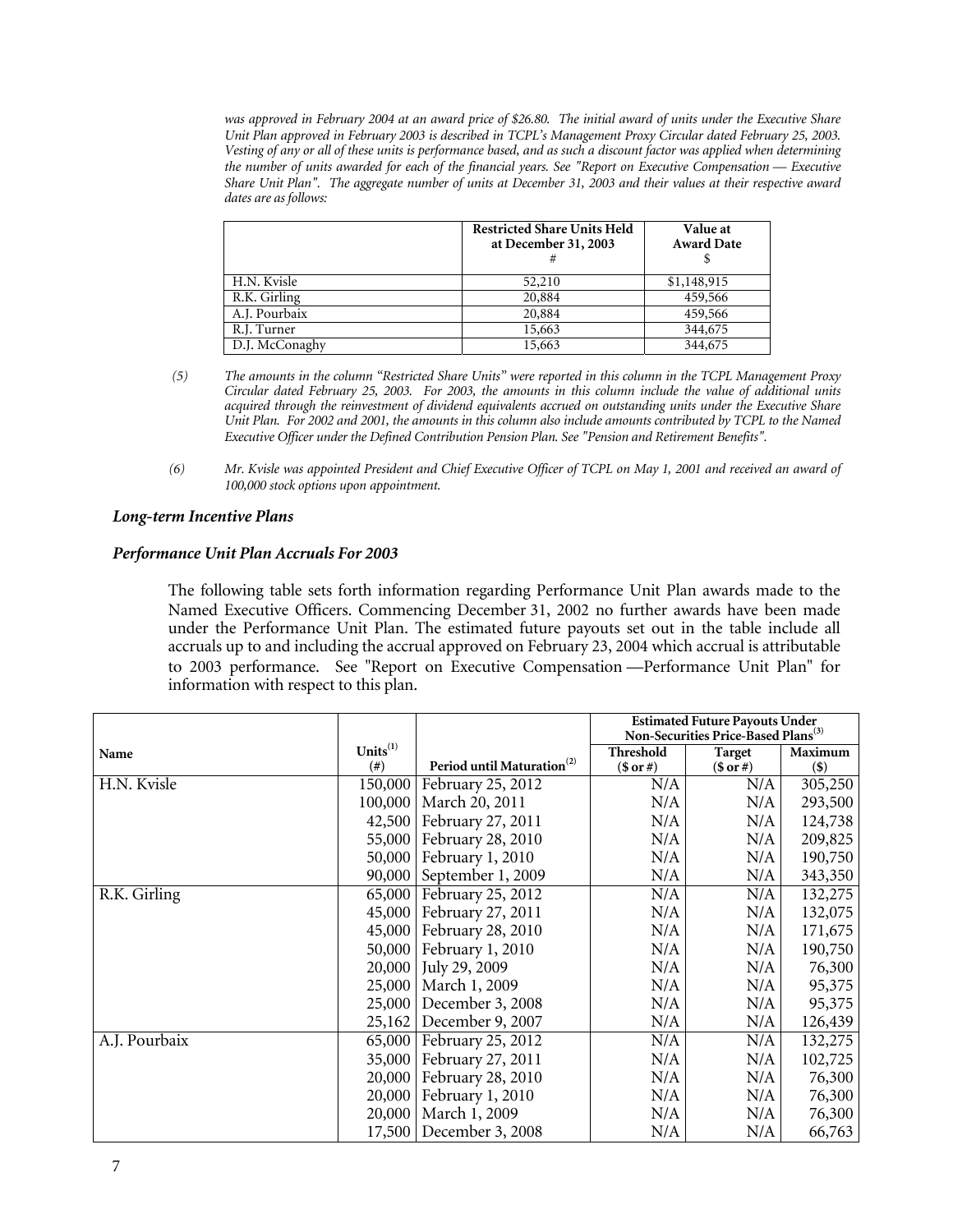|                |                |                                        | <b>Estimated Future Payouts Under</b>           |               |         |
|----------------|----------------|----------------------------------------|-------------------------------------------------|---------------|---------|
|                |                |                                        | Non-Securities Price-Based Plans <sup>(3)</sup> |               |         |
| Name           | Units $^{(1)}$ |                                        | <b>Threshold</b>                                | <b>Target</b> | Maximum |
|                | $^{(#)}$       | Period until Maturation <sup>(2)</sup> | $($or\#)$                                       | $($or\#)$     | $(\$)$  |
| R.J. Turner    |                | 50,000   February 25, 2012             | N/A                                             | N/A           | 101,750 |
|                |                | 42,500   February 27, 2011             | N/A                                             | N/A           | 124,738 |
|                |                | 35,000   February 28, 2010             | N/A                                             | N/A           | 133,525 |
|                |                | 50,000   February 1, 2010              | N/A                                             | N/A           | 190,750 |
|                |                | 20,000 July 29, 2009                   | N/A                                             | N/A           | 76,300  |
|                |                | 40,000   March 1, 2009                 | N/A                                             | N/A           | 152,600 |
| D.J. McConaghy |                | 45,000   February 25, 2012             | N/A                                             | N/A           | 91,575  |
|                |                | 35,000   February 27, 2011             | N/A                                             | N/A           | 102,725 |
|                |                | 20,000   February 28, 2010             | N/A                                             | N/A           | 76,300  |
|                |                | 20,000   February 1, 2010              | N/A                                             | N/A           | 76,300  |
|                |                | 17,500   March 1, 2009                 | N/A                                             | N/A           | 66,763  |

#### **Notes:**

- *(1) As no further awards have been made under this plan, it will be phased out over the 10-year life of the outstanding units.*
- *(2) The exercise period for all units commences upon vesting, which is the third anniversary of the award date and expires on the tenth anniversary of the award date, with the exception of the performance units maturing on February 1, 2010 granted under a one time special performance incentive program, which vested on February 22, 2002. See "Report on Executive Compensation —Performance Unit Plan".*
- *(3) The Human Resources Committee determined in February 2004 that \$1.06 will accrue for 2003 in respect of the awards made from 1995 to 2002, which awards are referred to beginning at the first line for each Named Executive Officer. The amounts referred to herein may never be received by the Named Executive Officers. See "Report on Executive Compensation — Performance Unit Plan".*

#### *Options Granted For 2003*

 The following table sets forth the stock options under the Stock Option Plan earned and awarded to each of the Named Executive Officers for 2003 and for their expected future contributions. See "Report on Executive Compensation —Stock Option Plan" for information with respect to this plan. Options awarded in 2003 and attributable to the executive's performance for the 2002 calendar year are reported in TCPL's Management Proxy Circular dated February 25, 2003 and in this Form 28 under "Compensation of Officers — Summary Compensation Table".

| Name           | Number of Common<br><b>Shares Under Options</b><br>Granted $(1)$ | % of Total Options<br><b>Granted to</b><br><b>Employees for 2003</b> | <b>Exercise Price</b><br>\$/common<br>share) $^{(2)}$ | Market Value of<br><b>Common Shares</b><br><b>Underlying Options on</b><br>the Date of Grant<br>(\$/common share) | <b>Expiration Date</b> |
|----------------|------------------------------------------------------------------|----------------------------------------------------------------------|-------------------------------------------------------|-------------------------------------------------------------------------------------------------------------------|------------------------|
| H.N. Kvisle    | 165,000                                                          | 12.02                                                                | 26.85                                                 | 26.80                                                                                                             | February 23, 2011      |
| R.K. Girling   | 60,000                                                           | 4.37                                                                 | 26.85                                                 | 26.80                                                                                                             | February 23, 2011      |
| A.J. Pourbaix  | 60,000                                                           | 4.37                                                                 | 26.85                                                 | 26.80                                                                                                             | February 23, 2011      |
| R.J. Turner    | 40,000                                                           | 2.91                                                                 | 26.85                                                 | 26.80                                                                                                             | February 23, 2011      |
| D.J. McConaghy | 60,000                                                           | 4.37                                                                 | 26.85                                                 | 26.80                                                                                                             | February 23, 2011      |

#### **Notes:**

 *(1) Annual option awards under the Stock Option Plan awarded to the Named Executive Officers in relation to the 2003 calendar year and expected future contributions were approved by the Human Resources Committee on February 23, 2004 and are reflected in this Proxy Circular. These options vest and are exercisable as to 33 1*<sup>⁄</sup> *3% on each anniversary of the award date for a period of three years.*

 *(2) The exercise price is equal to the higher of the closing price of common shares on the award date and the weighted average closing price of common shares on the Toronto Stock Exchange ("TSX") during the five trading days immediately prior to the award date of the options.*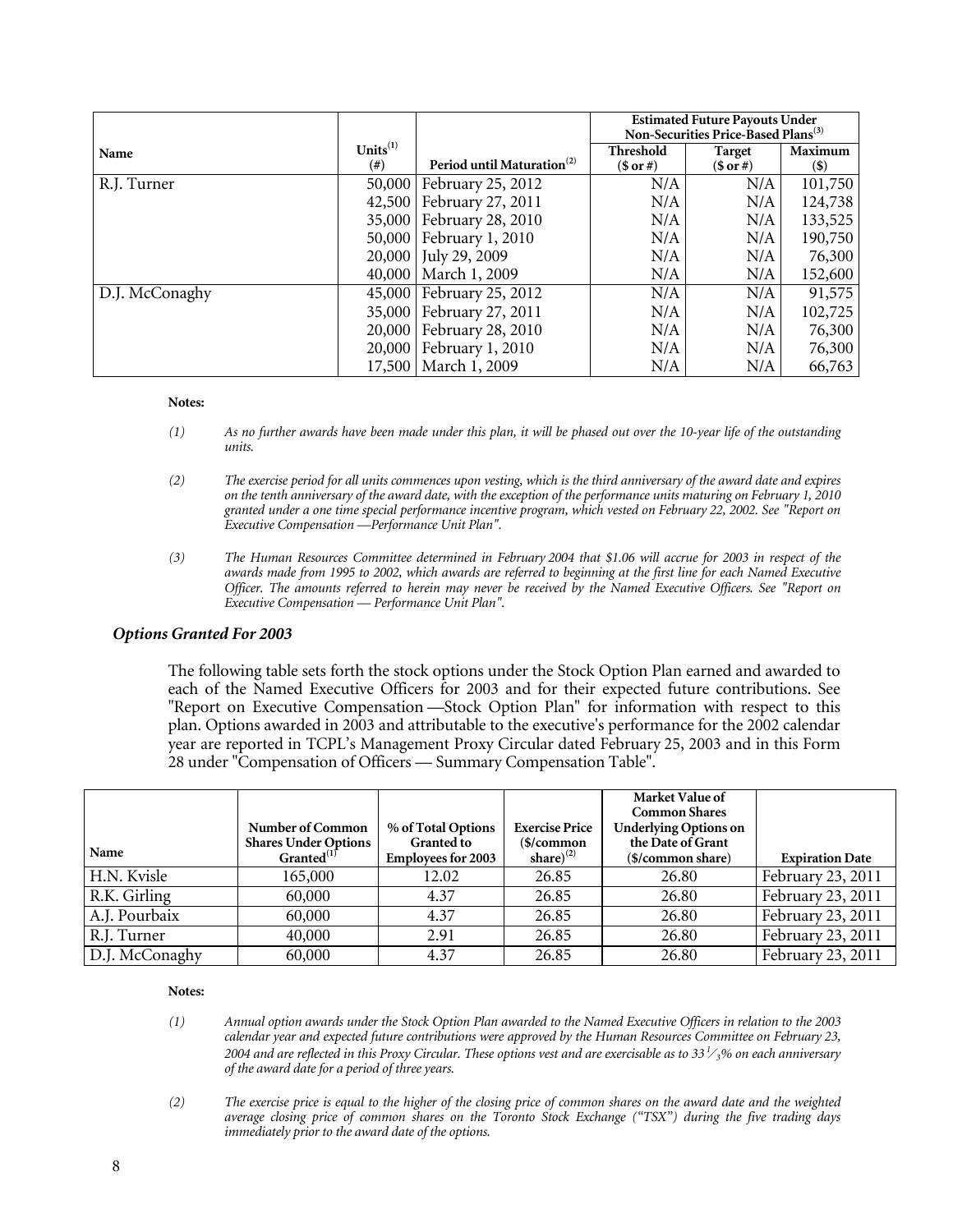# *Aggregate Option Exercises During 2003 and 2003 Year-End Option Values*

 The following table summarizes, for each of the Named Executive Officers, the number of stock options, if any, exercised during the financial year ended December 31, 2003, the aggregate value realized upon exercise, the total number of unexercised options, if any, and the value of unexercised "in-the-money" options at December 31, 2003. This table does not include the stock options awarded on February 23, 2004 which award is included in the Summary Compensation Table. The value of unexercised "in-the-money" options at the financial year end is the difference between the exercise price and the closing price of \$27.88 per share of a TransCanada common share on the TSX on December 31, 2003. The underlying options have not been and will not necessarily be exercised and the actual gains, if any, on exercise will depend on the value of common shares on the date of exercise.

| Name           | <b>Common Shares</b><br>Acquired on<br>Exercise | Aggregate<br><b>Value Realized</b> | <b>Unexercised Options at</b><br>December 31, 2003 |               | Value of Unexercised in-the-Money<br>Options at December 31, 2003 |               |
|----------------|-------------------------------------------------|------------------------------------|----------------------------------------------------|---------------|-------------------------------------------------------------------|---------------|
|                | (#)                                             | (\$)                               | Exercisable                                        | Unexercisable | Exercisable                                                       | Unexercisable |
| H.N. Kvisle    |                                                 |                                    | 376,875                                            | 310,625       | 3,791,906                                                         | 1,913,119     |
| R.K. Girling   |                                                 |                                    | 256,412                                            | 123,750       | 2,723,443                                                         | 764,662       |
| A.J. Pourbaix  | 20,000                                          | 309,030                            | 96,250                                             | 121,250       | 702,737                                                           | 739,988       |
| R.J. Turner    | 35,000                                          | 454,200                            | 187,225                                            | 95,625        | 1,904,179                                                         | 599,119       |
| D.J. McConaghy |                                                 |                                    | 153,624                                            | 91,250        | 1,619,927                                                         | 564,488       |

## **Pension and Retirement Benefits**

 The Named Executive Officers participate in the Registered Pension Plan and the Executive Supplemental Pension Plan which are both non-contributory defined benefit pension plans. The Registered Pension Plan previously provided three benefit options, a defined benefit, defined contribution and a combination option (defined benefit and defined contribution). The Registered Pension Plan was amended effective October 1, 2001 eliminating the combination option for new members. The Registered Pension Plan was amended January 1, 2003 to eliminate the defined contribution option. Credited service and benefits of all previous defined contribution participants has been recognized in the defined benefit plan as if such participant had always participated in the defined benefit plan.

The defined benefit plan is integrated with Canada Pension Plan benefits. The benefit calculation is based on: 1.25% of a person's highest average pensionable earnings up to the Final Average Year's Maximum Pensionable Earnings; plus 1.75% of a person's highest average pensionable earnings in excess of the Final Average Year's Maximum Pensionable Earnings; multiplied by the total number of years credited in the Registered Pension Plan ("Credited Pensionable Service"). Pensionable earnings include base salary and actual incentive compensation payments to a targeted percentage for all employees. Highest average pensionable earnings are defined as the average annual pensionable earnings during the 36 consecutive months when earnings were highest in the last 15 years prior to termination of employment. Final Average Year's Maximum Pensionable Earnings are defined as the three-year average of the Year's Maximum Pensionable Earnings as determined in accordance with the *Canada Pension Plan Act*.

 Registered defined benefit pension plans are subject to a maximum annual benefit accrual provided for by the *Income Tax Act* (Canada), currently \$1,833 for each year of Credited Pensionable Service, with the result that benefits cannot be earned in the Registered Pension Plan on compensation above approximately \$116,000 per annum.

 Under the Executive Supplemental Pension Plan, Named Executive Officers of TCPL, among others, are entitled to supplementary pension benefits. Under this plan, the annual pension benefit is equal to the amount calculated using a formula of 1.75% multiplied by the officer's Credited Pensionable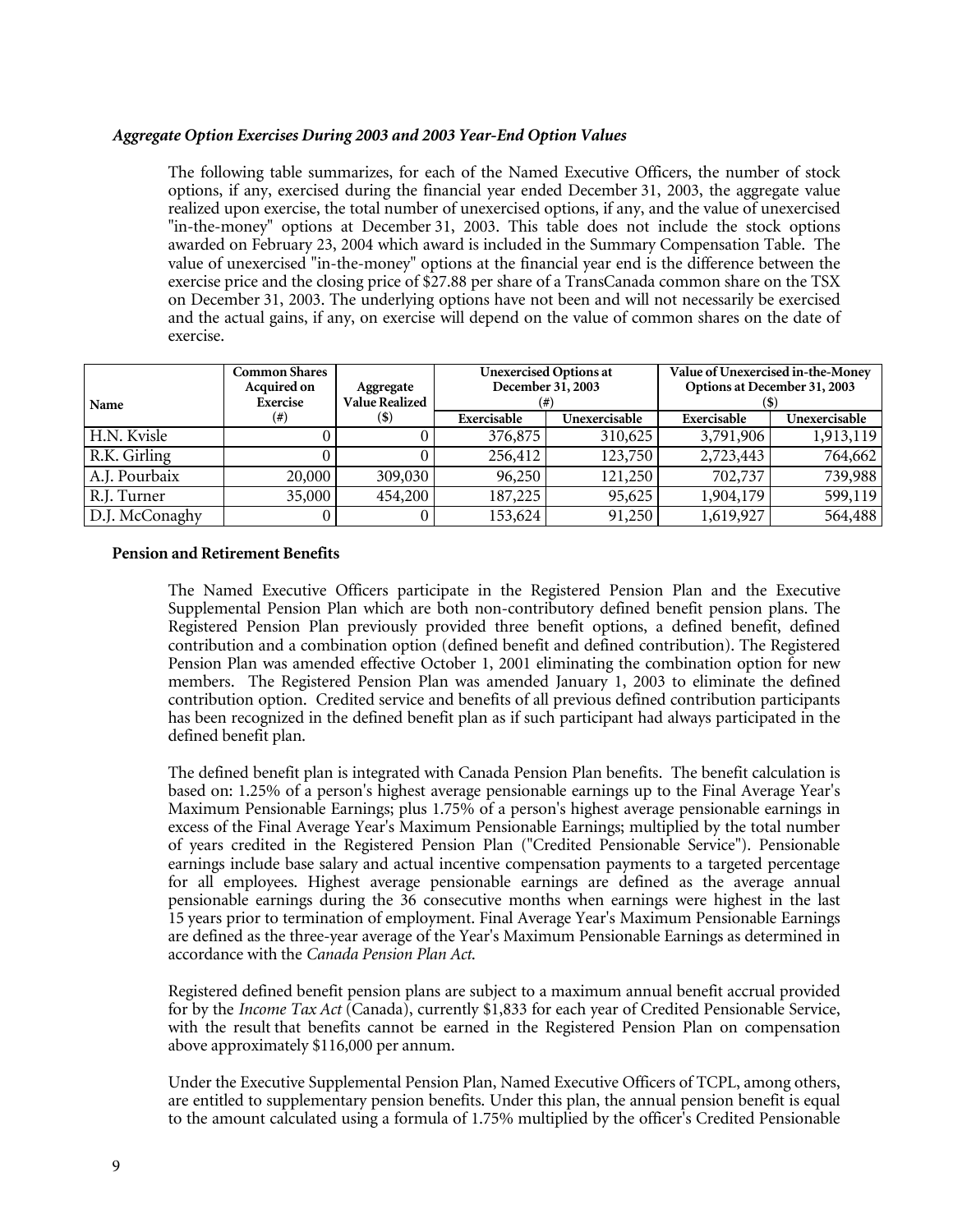Service under the plan multiplied by the amount by which such officer's highest average annual pensionable earnings exceeds such officer's highest average annual Registered Pension Plan earnings.

 Under the Defined Benefit Plan and the Executive Supplemental Pension Plan, a Named Executive Officer will receive the following normal form of pension:

- (a) in respect of credited service prior to January 1, 1990, upon retirement, a monthly pension payable for life with 60% continuing thereafter to the participant's designated joint annuitant; and
- (b) in respect of credited service on and after January 1, 1990, upon retirement, a monthly pension as described in (a) above and for unmarried participants or married participants who have received spousal consent and who have so elected, a monthly pension payable for life with payments to the participant's estate guaranteed for the balance of 10 years if the participant dies within 10 years of retirement.

 In lieu of the normal form of pension, optional forms of pension payment may be chosen provided that any required waivers are completed.

 The following table sets out for the Named Executive Officers, the estimated annual Defined Benefit Plan benefits (based on the "joint and 60% survivor" method) payable for credited service under the Registered Pension Plan and the Executive Supplemental Pension Plan (excluding amounts payable under the Canada Pension Plan) in specified final average pensionable earnings and years of Credited Pensionable Service classifications.

| <b>Final Average Pensionable</b> | Years of Credited Pensionable Service <sup>(1)</sup> |           |           |           |           |           |  |
|----------------------------------|------------------------------------------------------|-----------|-----------|-----------|-----------|-----------|--|
| <b>Earnings</b>                  | 10                                                   | 15        | 20        | 25        | 30        | 35        |  |
| \$400,000                        | \$68,000                                             | \$102,000 | \$136,000 | \$170,000 | \$204,000 | \$238,000 |  |
| 600,000                          | 103,000                                              | 155,000   | 206,000   | 258,000   | 309,000   | 361,000   |  |
| 800,000                          | 138,000                                              | 207,000   | 276,000   | 345,000   | 414,000   | 483,000   |  |
| 1,000,000                        | 173,000                                              | 260,000   | 346,000   | 433,000   | 519,000   | 606,000   |  |
| 1,200,000                        | 208,000                                              | 312,000   | 416,000   | 520,000   | 624,000   | 728,000   |  |
| 1,400,000                        | 243,000                                              | 365,000   | 486,000   | 608,000   | 729,000   | 851,000   |  |
| 1,600,000                        | 278,000                                              | 417,000   | 556,000   | 695,000   | 834,000   | 973,000   |  |
| 1,800,000                        | 313,000                                              | 470,000   | 626,000   | 783,000   | 939,000   | 1,096,000 |  |
| 2,000,000                        | 348,000                                              | 522,000   | 696,000   | 870,000   | 1,044,000 | 1,218,000 |  |

 **Note:** 

## **Employment Contracts**

 TCPL has entered into an agreement with Mr. Kvisle to grant additional credited pensionable service. Upon his completion of five years of continuous service with TCPL (the "Vesting Period"), he will be granted five years of additional credited pensionable service. Effective on each of the next five anniversaries of the Vesting Period, Mr. Kvisle will be granted one additional year of credited pensionable service. All such additional service is not to exceed ten additional years of credited pensionable service and is only to be recognized on that portion of his pensionable earnings which exceeds his annual Registered Pension Plan earnings, to be recognized in the Executive Supplemental Pension Plan.

 *<sup>(1)</sup> Assuming that the Named Executive Officers above remain employed by TCPL until age 60 and that the Registered Pension Plan and the Executive Supplemental Pension Plan remain in force substantially in their present forms, such officers will have approximately the following listed number of years of Credited Pensionable Service: H.N. Kvisle — 23 years, R.K. Girling — 24 years; R.J. Turner — 31 years, A.J. Pourbaix — 26 years and Dennis J. McConaghy — 32 years. See "Employment Contracts". Amounts are rounded to the nearest one thousand dollars.*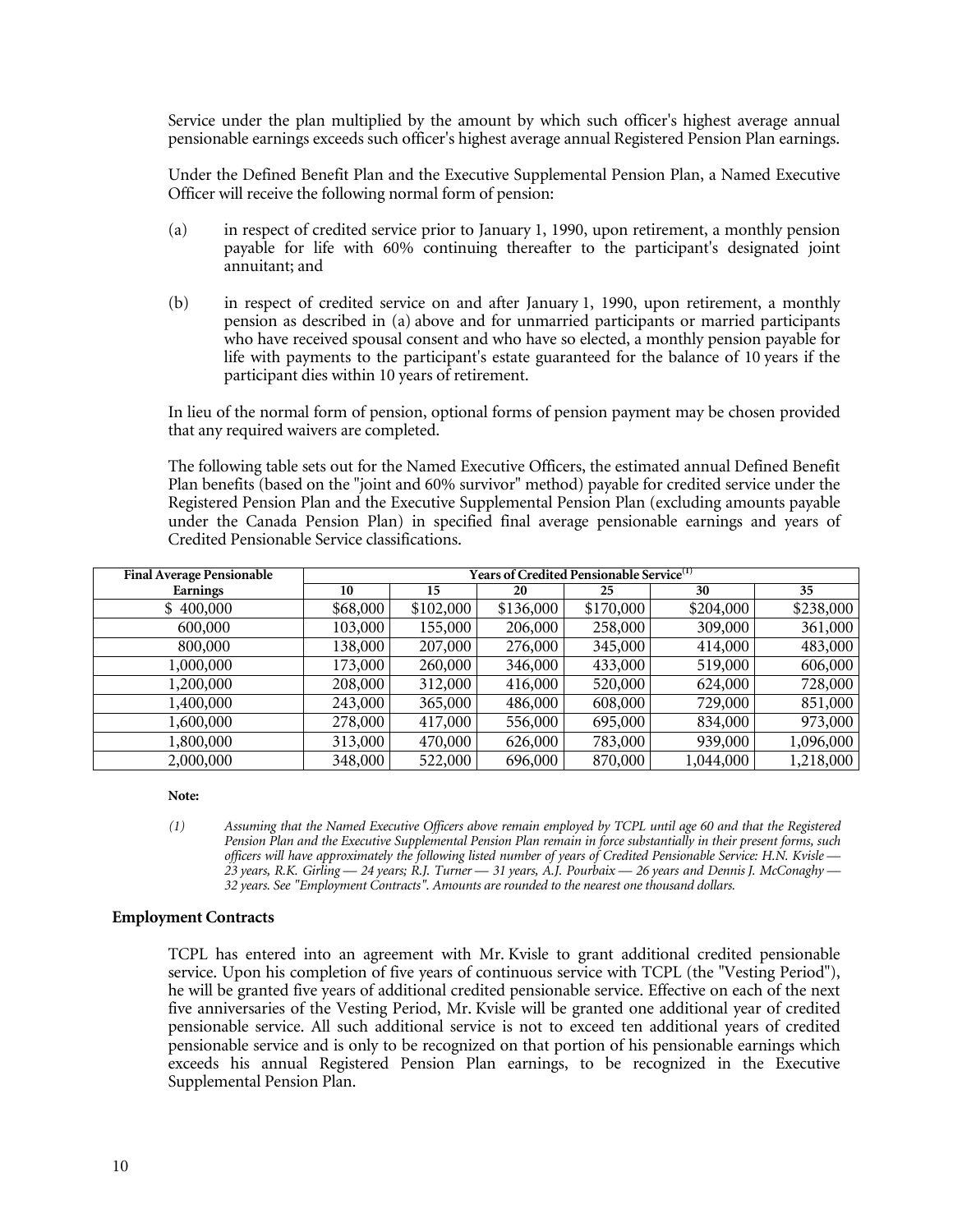#### **Composition of the Human Resources Committee**

 The Human Resources Committee is composed of five directors being, K.L. Hawkins (Chair), W.K. Dobson, D.P. O'Brien, W.T. Stephens, and J.D. Thompson, who are neither officers nor former officers of TransCanada or any of its subsidiaries. The committee is mandated to review the company's human resource policies and plans, monitor succession planning, and to assess the performance of the President and Chief Executive Officer and other senior officers of the Company against set objectives. The committee approves the salary and other remuneration to be awarded to senior executive officers of the Company. The committee reports to the Board with recommendations on the remuneration package for the President and Chief Executive Officer. The committee approves executive compensation plans, as well as approving any major changes to the Company's compensation and benefit plans. The committee considers and approves any changes to TCPL's Canadian pension plans relating to benefit aspects of these plans. Further, the committee administers or monitors the Executive Share Unit Plan, the TransCanada Restricted Share Unit Plan (the "Restricted Share Unit Plan"), the Stock Option Plan and the Performance Unit Plan. The Committee reports to the Board on all material matters considered or recommended and approved by it.

## **Report on Executive Compensation**

 The Human Resources Committee reviews overall compensation policies and approves the salary and other remuneration to be awarded to executive officers of TransCanada and TCPL. TransCanada and TCPL have adopted a market based compensation program which is designed to be competitive in attracting and retaining employees and to appropriately reward accomplishments and results through pay for performance. The program is comprised of four components: base salary, short-term, mid-term and long-term incentive compensation. The program provides for a combination of competitive base salary and performance-based incentive programs that focus on business achievements, fulfillment of individual objectives and overall job performance. There is a particular focus on reinforcing commitment to maximize shareholder value. Business and individual performance targets are set annually. If actual performance meets objectives, an individual's total direct compensation is designed to be comparable to the median of the market. If actual performance exceeds those targets, an individual's total direct compensation is designed to be competitive with compensation levels in other top performing companies within the comparator group.

 In addition, effective January 1, 2003, senior officers of the Company were given guidelines to achieve an ownership stake in TransCanada that is significant in relation to their base salary. Officers have five years to meet these ownership guidelines, which are:

 In calculating their ownership in TransCanada common shares, officers are entitled to include the value of shares owned, and any units held under the Executive Share Unit Plan, described elsewhere in this Annual Filing of Reporting Issuer. Pursuant to the Company's stock ownership guidelines, as at December 31, 2003 the CEO held a current value of \$2,543,073 in eligible shares. This is equivalent to 3.24 times his 2003 base salary.

 The pay mix as between base salary and performance based incentive programs for the Named Executive Officers ranges from 26% to 37% of total direct compensation in base pay and 63% to 74% of total direct compensation in performance based incentives.

 When determining the level of individual executive compensation, the committee considers market compensation data, which is provided by independent compensation consultants. This compensation data comprises aggregate compensation market data from other Canadian based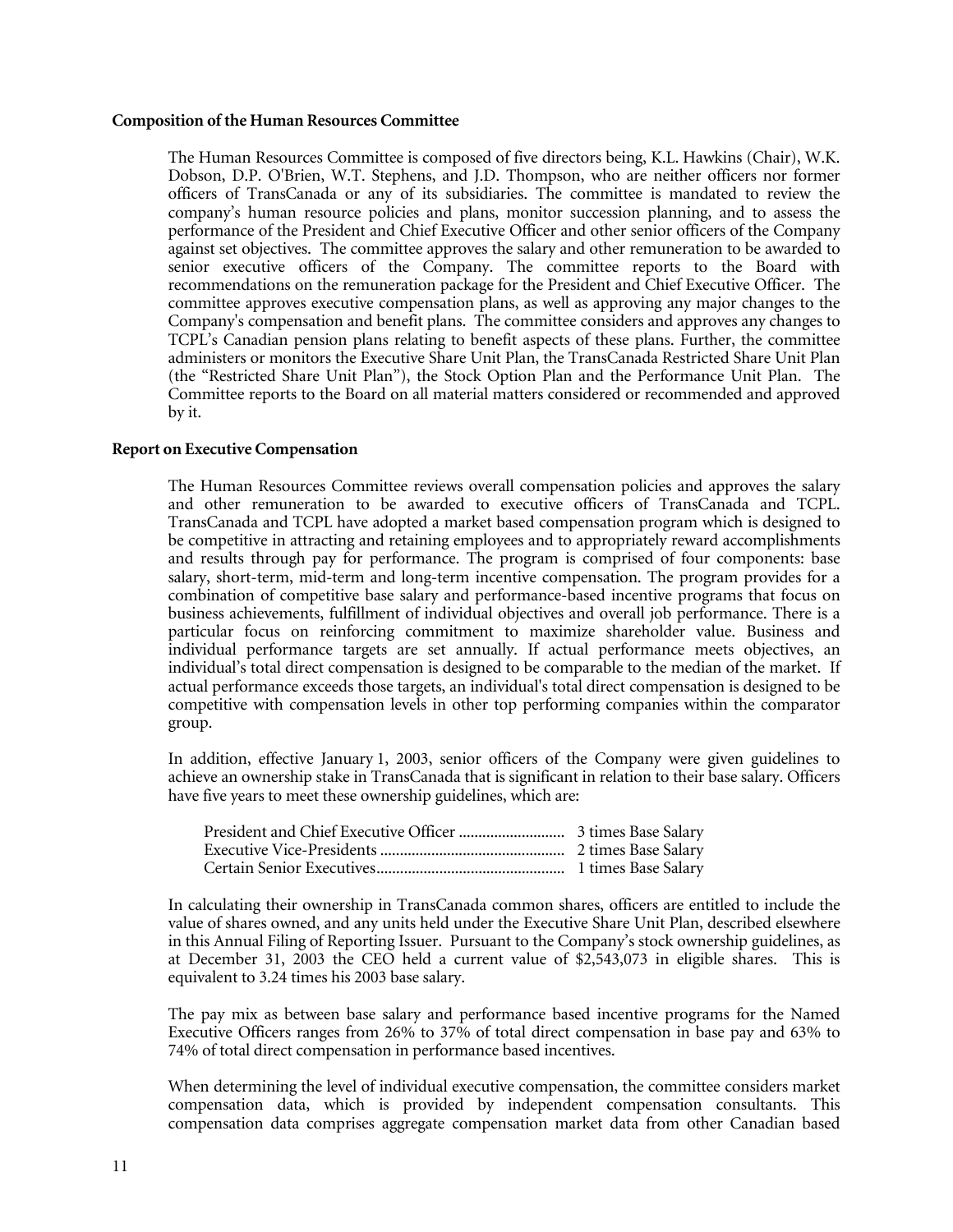companies (head office or subsidiary offices) of similar size and scope to the TransCanada group of companies, determined by revenue, assets, market capitalization, number of employees and industry. The industry data utilized is derived from and includes oil and gas (upstream, downstream, heavy oil), pipeline, transportation and, for the power business, electric utilities. This group of companies is referred to in this report as the "comparator group".

 For 2003, the Company's objectives focused on the diligent and disciplined implementation of the Company's key strategies for growth and value creation. Performance against these strategies delivered strong financial results with an increase in earnings compared to 2002 and continued strong cash flows. Specifically:

- Net income from continuing operations per TransCanada share in 2003 was \$1.66 compared to \$1.56 in 2002;
- Funds generated from continuing operations in 2003 were approximately \$1.8 billion; and
- Total shareholder return was 27% in 2003.

## *Base Salaries*

 Base salaries for the Named Executive Officers are considered against the market compensation data for similar roles and levels of responsibility within the comparator group. Individual salaries are based on the Named Executive Officer's performance contribution to TransCanada and TCPL, as assessed by the President and Chief Executive Officer and the committee, and approved by the committee.

# *Short-Term Incentive Compensation*

 Annual incentive compensation is designed to link total cash (base salary and short-term incentive awards combined) compensation levels to the achievement of business and individual goals. The plan provides for annual cash awards based on individual contribution to the Company's results, measured against objectives that are determined at the beginning of each year with an emphasis placed on the individual's performance or contribution toward financial objectives.

 If individual threshold performance levels are not reached, no incentive is payable; if target performance levels are reached, the notional market target award is payable. The plan also provides for incentive payments in excess of the notional market target award, at the discretion of the President and Chief Executive Officer and in consultation with the committee, if performance in a year is superior or exceptional.

## *Mid-Term Incentive Program*

## *Executive Share Unit Plan*

 The Named Executive Officers participate in a mid-term incentive program, the Executive Share Unit Plan was implemented on February 24, 2003 and was then amended to give effect to the plan of arrangement. The Executive Share Unit Plan is an integral part of the competitive compensation program and is performance driven in that it aligns the individual performance of officers, including the Named Executive Officers, with the achievement of financial objectives and shareholder interests. Under the Executive Share Unit Plan, the Named Executive Officers are eligible for an annual award of a certain number of units as determined at the discretion of the committee. The committee will consider an individual's performance, level of responsibility, number of stock options awarded, the market value of the Executive Share Unit and stock option awards in comparison to the market data of its competitors, and the degree to which each executive's potential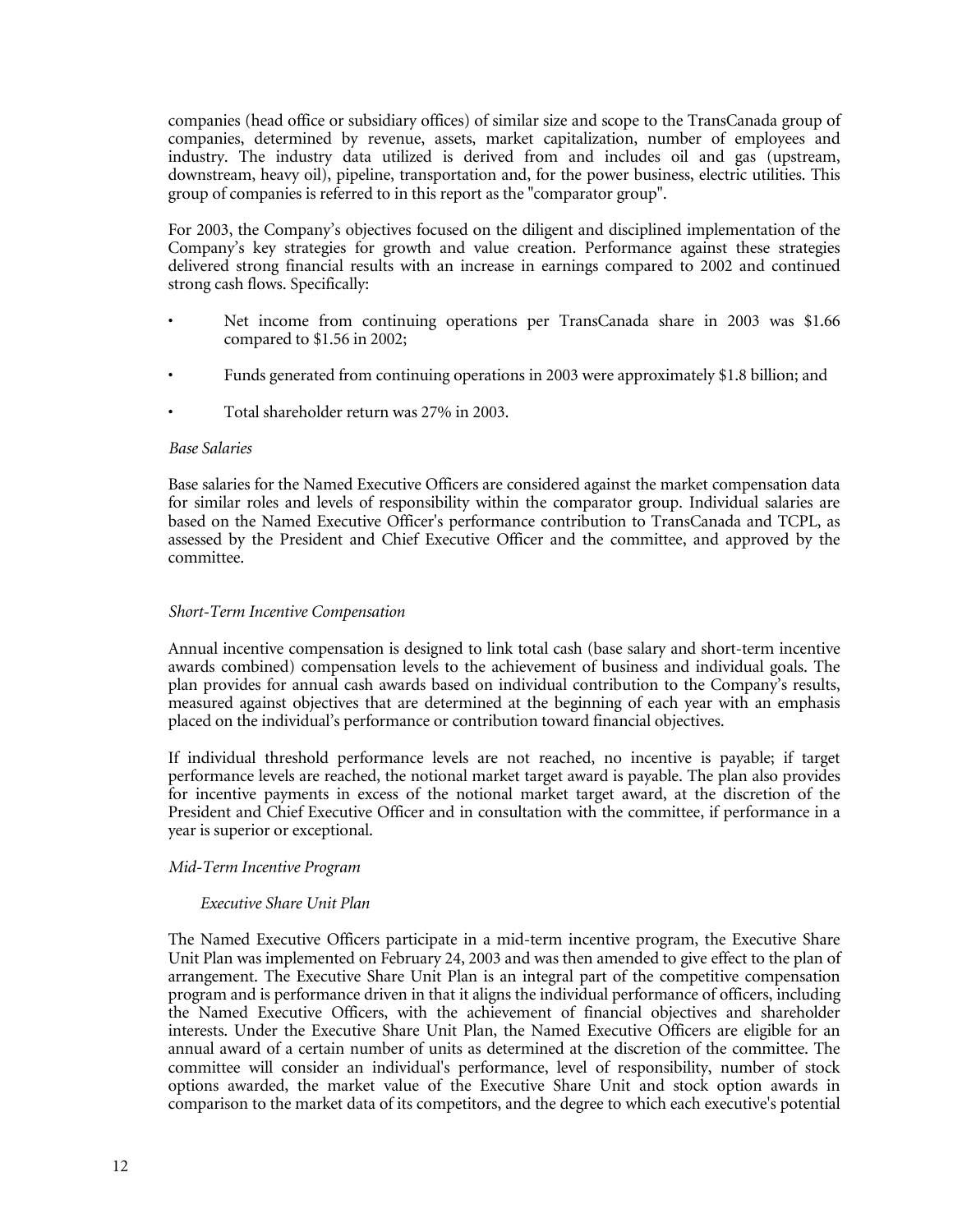and contribution will be key to the success of the Company in determining the size of the unit award for each individual executive officer.

 At the time of an award, each Executive Share Unit represents the value of one TransCanada common share and, during the three year vesting cycle, at the time a dividend is declared on the TransCanada common shares each unit accrues an amount equal to such dividend, which amount is then reinvested at such time in additional units at a price equal to the market value of a common share. At the end of three years, provided that the pre-determined corporate performance criteria (as discussed below) are met, the units will vest. Upon vesting, the units held will be valued based on the current share price (a weighted average closing price on the TSX during the five trading days immediately prior to the valuation date) of the TransCanada common shares.

 At the time of an award, the committee will set predetermined corporate performance criteria as a target and a threshold. If at the end of the three year term the target is achieved or exceeded, 100% of the units held will vest and, if only the threshold is achieved, 50% of the units held will vest. If the threshold is not achieved, none of the units held will vest. In the event that the threshold is exceeded but the target is not achieved, the committee will have the discretion to determine on a *pro rata* basis the number of units that vest. Awards are based on the target and threshold and are measured with respect to the absolute total shareholder return ("TSR"), the relative TSR as compared to other specified comparison companies (these include Canadian and U.S. organizations with comparable business models and a sample of the Standard & Poor's ("S&P")/TSX 60 index companies) and corporate financial performance (earnings per share (EPS) and funds generated from continuing operations).

## *Long-Term Incentive Program*

#### *Stock Option Plan*

 The Named Executive Officers, as well as other key employees, are eligible to participate in the Stock Option Plan.

 The Stock Option Plan is a component of the Named Executive Officers' total compensation program. The Stock Option Plan is intended to reinforce executive officer commitment to the longterm growth and profitability of the Company and shareholder value. The size of the annual stock option award to individual executive officers is determined by considering individual performance, level of responsibility, authority and overall importance to the current welfare of the TransCanada group of companies, and the degree to which each executive officer's long-term potential and contribution will be key to the long-term success of the Company. The committee has flexibility in the determination of the size of the award, the vesting date and expiry date for any options awarded; and, when making its decisions, takes into account all relevant circumstances (including the value of TransCanada's stock option awards in comparison with its competitors and the number of units awarded under the Executive Share Unit Plan). In the case of stock options, executive officers benefit only if the market value of the stock subject to the option at the time of exercise is greater than that at the time of the award.

 The Stock Option Plan is administered by the committee. The exercise price of options is determined by the committee at the time options are awarded and is equal to the higher of the closing price of TransCanada common shares on the date of the award and the weighted average closing price of the TransCanada common shares on the TSX during the five trading days immediately preceding the date of the award. Options awarded under the Stock Option Plan up to and including the 2002 award vest as to 25% on the date of award and then 25% on each anniversary thereafter for a period of three years and will be eligible to be exercised until their expiry date, which is generally ten years from the date on which they were awarded. Options awarded under the Stock Option Plan since 2003 will vest as to 33  $\frac{1}{3}$ % on each anniversary of the date of award for a period of three years. Such options will be eligible to be exercised until their expiry, which will generally be seven years from the date on which they were granted.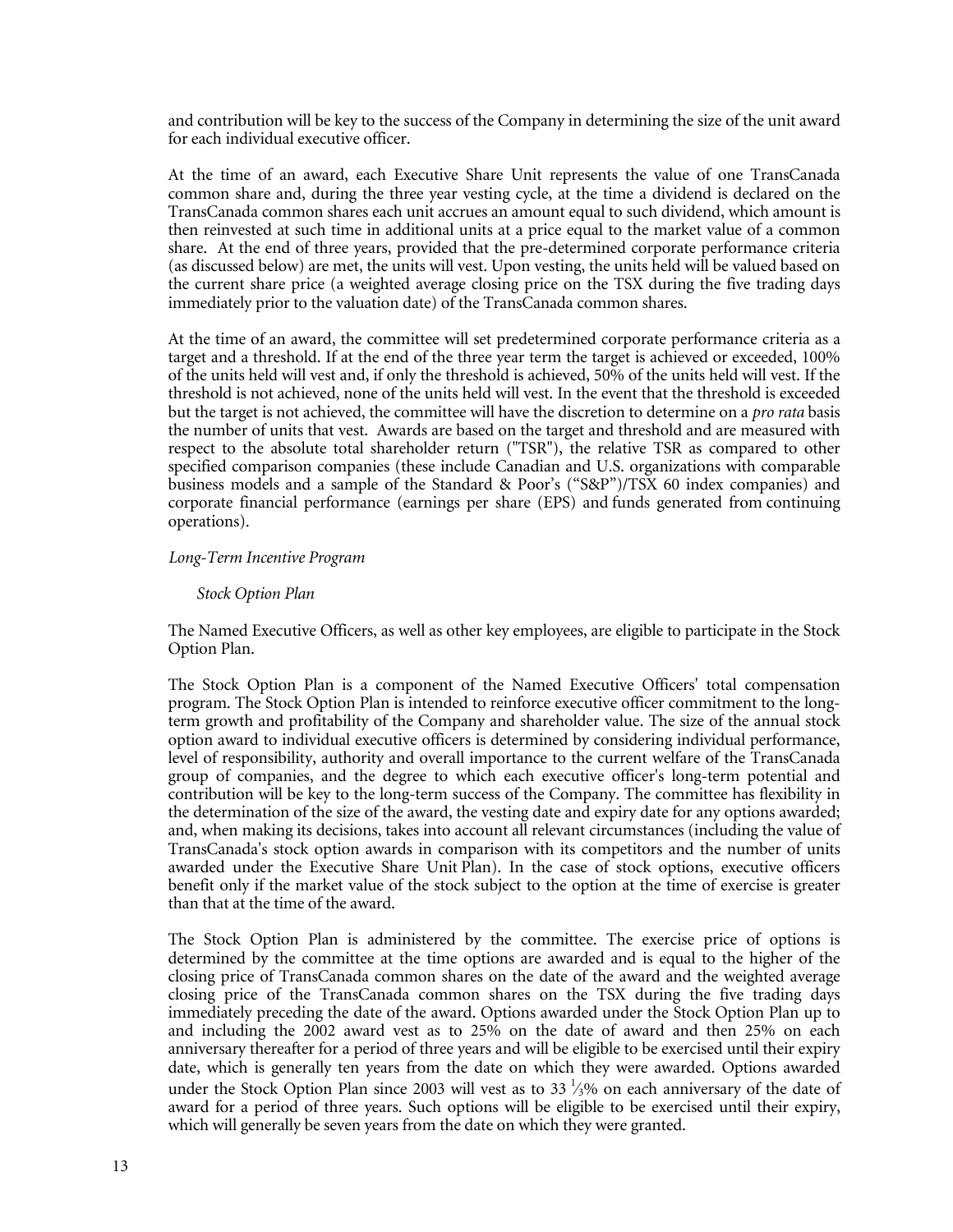The total number of common shares originally reserved for issuance under the 1995 Option Plan was 25,000,000. As at December 31, 2003, approximately 10,355,000 common shares were issuable under outstanding options under the Stock Option Plan. As at February 24, 2004, approximately 11,555,000 common shares were issuable under outstanding options under the Stock Option Plan. Exercise prices for unexercised, issued options range from \$10.03 to \$26.85, with expiry periods ranging from March 4, 2004 to February 25, 2012.

# *Performance Unit Plan*

 The Performance Unit Plan was established in 1995, has been amended from time to time and is administered by the committee. The Named Executive Officers, as well as other key employees, participate in the plan. In July 2002, the committee amended the plan to provide that no further units would be granted under the plan. Accruals on outstanding performance units, however, will continue in accordance with the plan until 2012. In 2003 the plan was amended to give effect to the plan of arrangement.

 Under the Performance Unit Plan, a unit accrues annually a cash amount which is no greater than the dividends paid on a TransCanada common share for the preceding financial year if TransCanada's total shareholder return is equal to or greater than that of the peer group index for such financial year. If TransCanada's total shareholder return is less than that of the peer group index for such year, the committee may award a lesser amount.

 A performance unit may be redeemed for the dollar value accrued on the unit beginning on the third anniversary of the award date, the vesting date, and is deemed to be automatically redeemed on the tenth anniversary of the award date. However, at the time of exercise the market price of a TransCanada common share plus the amount accrued on the unit must be equal to or greater than the market price of a TransCanada common share on the award date of the unit, and the Stock Option awarded on the same date as the unit must have been previously exercised provided such exercise was not prior to the unit's vesting date.

 As at December 31, 2003, approximately 7,550,000 units under the Performance Unit Plan were outstanding. As at February 24, 2004, approximately 7,519,000 units under the Performance Unit Plan were outstanding.

## *Employee Stock Savings Plan*

 Named Executive Officers participate in the Employee Stock Savings Plan on the same basis as all other employees. Each employee may direct a payroll deduction toward the purchase of TransCanada common shares. TCPL matches the employee-directed purchase in an amount equal to 25% of the employee amount to a maximum additional Company contribution of 1% of the employee's base salary. The shares purchased and the dividends paid on those shares are allocated to the employee account and vest immediately.

# *Compensation of the President and Chief Executive Officer*

 Mr. Kvisle's compensation is established with reference to the comparator group. The committee makes recommendations to the Board regarding Mr. Kvisle's compensation on the same performance-related basis as for the other executive officers including a review of the CEO's success with respect to all of his personal objectives. There are no established weightings or formulaic calculations used in assessing Mr. Kvisle's performance against objectives. The committee considered weightings but made a decision to use discretion instead, but place a higher emphasis on financial results such as earnings per share, earnings before interest, taxes, depreciation and mortization (EBITDA) and TEV/EBITDA (total enterprise value divided by EBITDA). Mr. Kvisle's compensation is comprised of base salary, incentive compensation and participation in the Executive Share Unit Plan, Stock Option Plan, Performance Unit Plan, Employee Stock Savings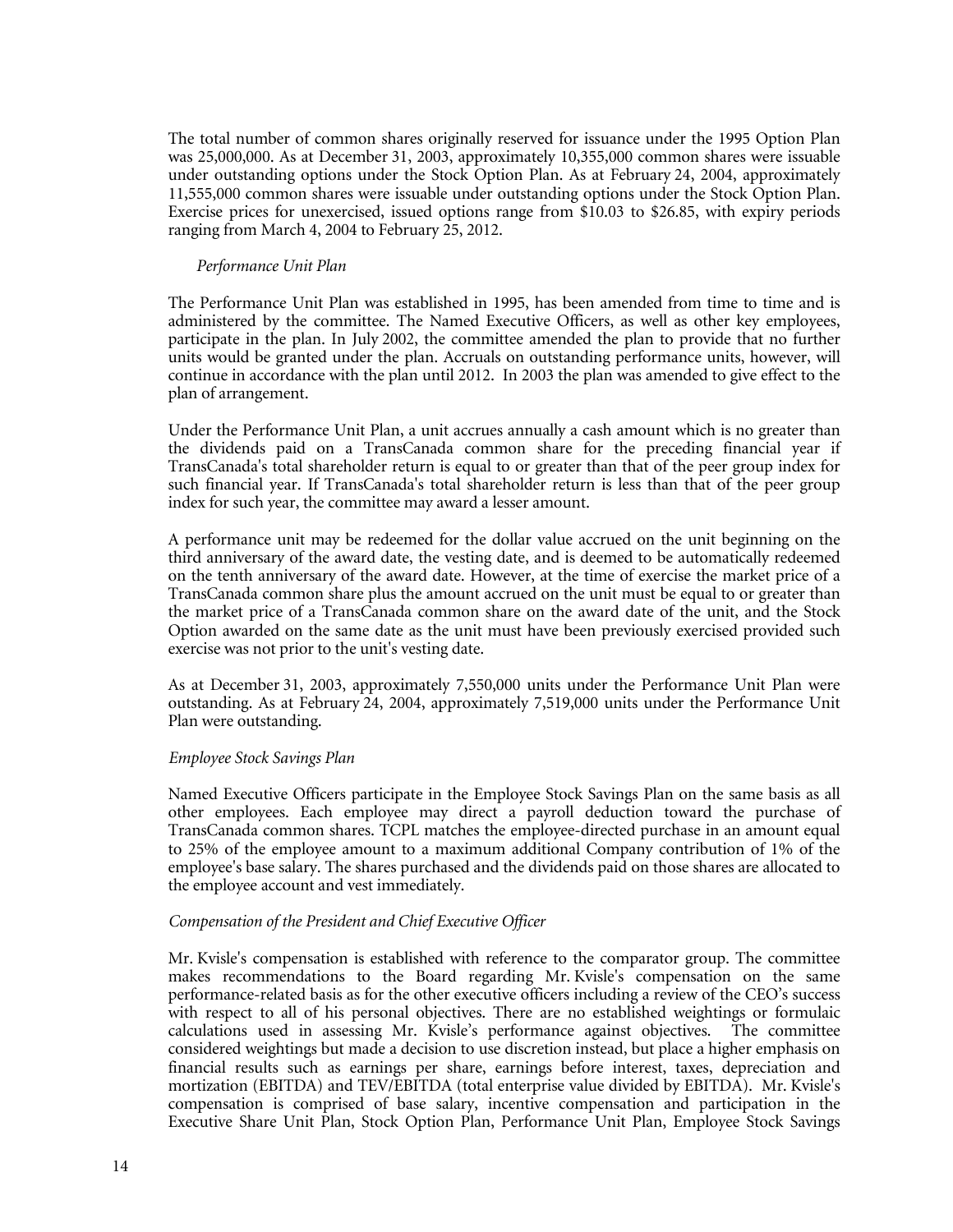Plan, and Registered Pension Plan and Executive Supplemental Pension Plan. See "Compensation and Other Information – Employment Contracts".

 The President and Chief Executive Officer's 2003 personal objectives focused on maximizing shareholder value by providing strong corporate leadership in the pursuit of growth and value creation through business development opportunities in the pipeline and power businesses; optimizing company assets through active portfolio management and adhering to operationally excellent business practices; and, building management teams at all levels of the organization capable of delivering business results in line with investors expectations. Advancing the Company's position in the overall energy value chain by building long-term winning relationships is an ongoing priority for Mr. Kvisle. In 2003, his attention was concentrated on eastern customers, members of the Canadian Association of Petroleum Producers (CAPP), and northern constituencies, and he was appointed as the first Canadian chair of the Board of Directors of the Interstate National Gas Association of America (INGAA).

 The level of focused and strategic leadership provided by Mr. Kvisle resulted in net income, earnings per share, and TSR in excess of objectives, positioning the TransCanada group of companies to capture opportunities that create significant value for shareholders in the short term and over the long term.

 The Board is of the view that Mr. Kvisle's contribution to the Company's achievements in 2003 was superior, resulting in his compensation being in excess of the median of the comparator group. In the determination of Mr. Kvisle's total direct compensation for 2003, the Board considered the achievement of the corporate and personal objectives and goals (both financial and non-financial) as well as any significant economic, industrial, or market circumstances that influenced the performance of the Company. In this regard, the Board determined that all financial objectives of the Company were met with the majority exceeding target.

Submitted by the Human Resources Committee of the Board:

 K.L. Hawkins (Chair) W.K. Dobson D.P. O'Brien W.T. Stephens J.D. Thompson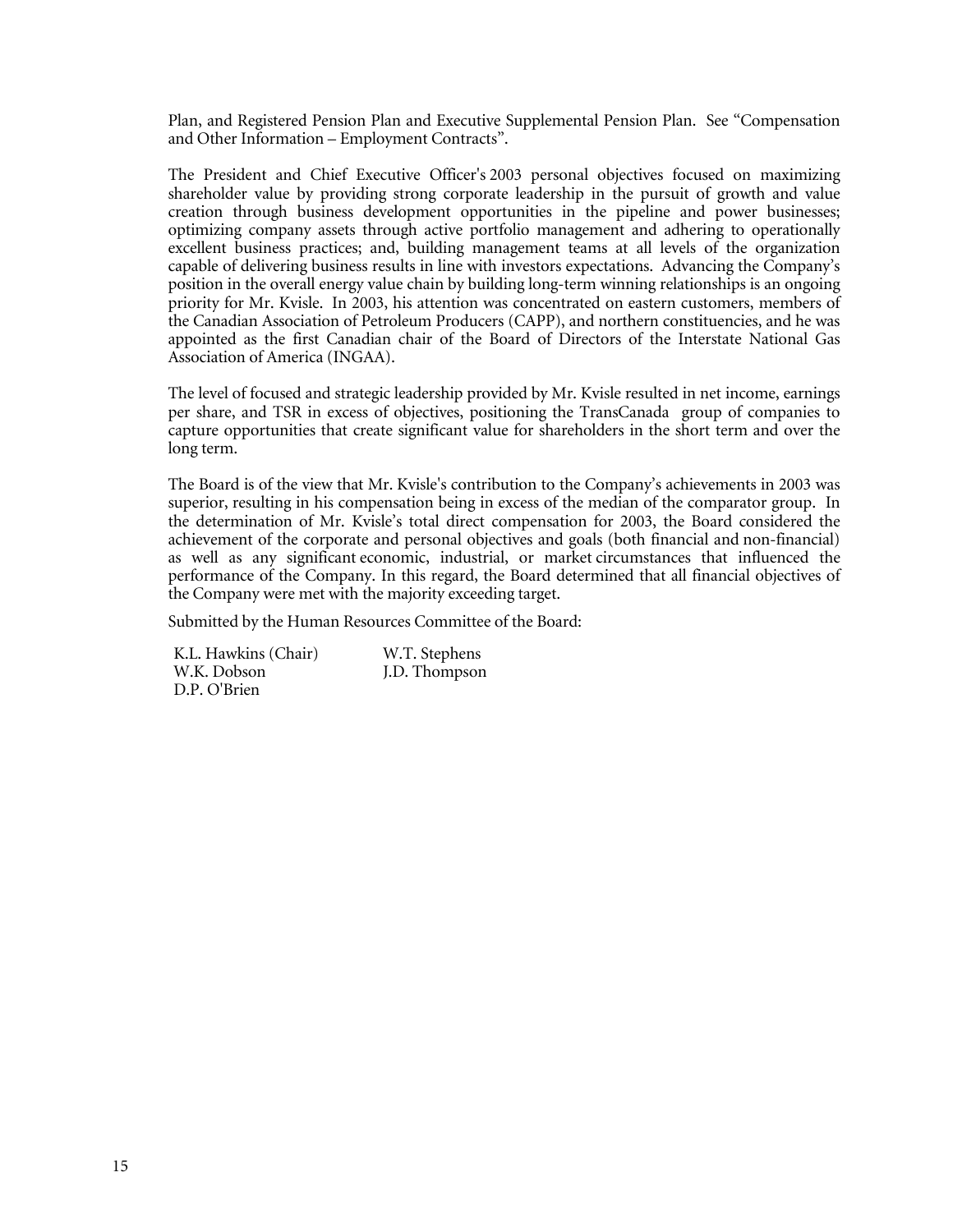# **Performance Graph**

 The following chart compares the five-year cumulative total shareholder return on the TCPL common shares and, subsequent to May 15, 2003, TransCanada common shares to the S&P/TSX composite index (assuming reinvestment of dividends and considering a \$100 investment on December 31, 1998 in common shares).



|             |     | Dec 31, 1998   Dec 31, 1999   Dec 31, 2000   Dec 31, 2001   Dec 31, 2002   Dec 31, 2003 |       |       |       |       | Compound             |
|-------------|-----|-----------------------------------------------------------------------------------------|-------|-------|-------|-------|----------------------|
|             |     |                                                                                         |       |       |       |       | <b>Annual Growth</b> |
| FransCanada | 100 | 58.9                                                                                    | 87.2  | 105.6 | 127.3 | 161.7 | 10.1%                |
| <b>TSX</b>  | 100 | 131.7                                                                                   | 141.5 | 123.7 | 108.3 | 137.2 | 6.5%                 |

# **INDEBTEDNESS OF DIRECTORS, EXECUTIVE OFFICERS AND SENIOR OFFICERS**

No director or senior officer is indebted to TransCanada or TCPL.

# **INTERESTS OF INSIDERS IN MATERIAL TRANSACTIONS**

No insider has any material interest in TransCanada or TCPL.